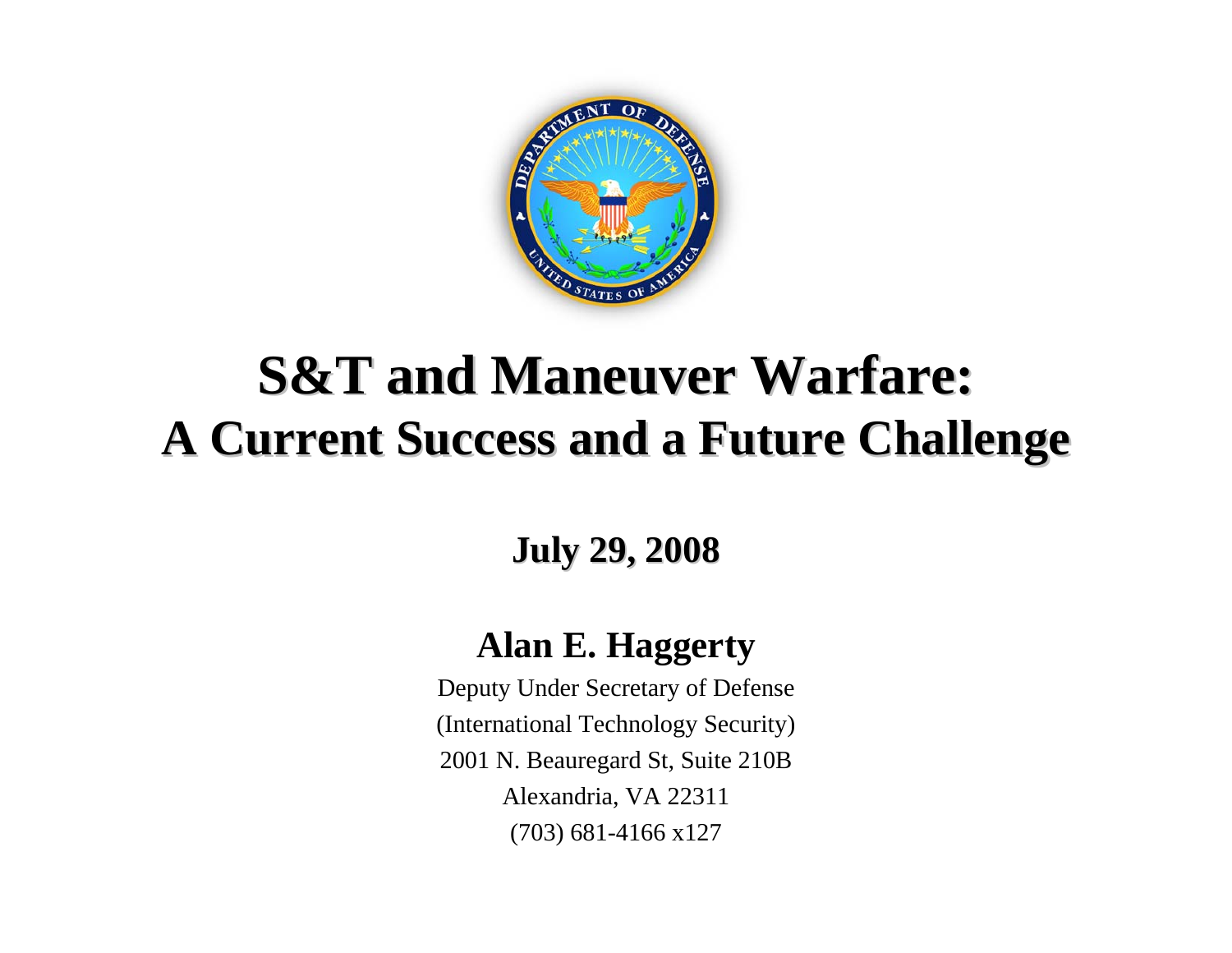

### **S&T and Maneuver Warfare**



• S&T Challenge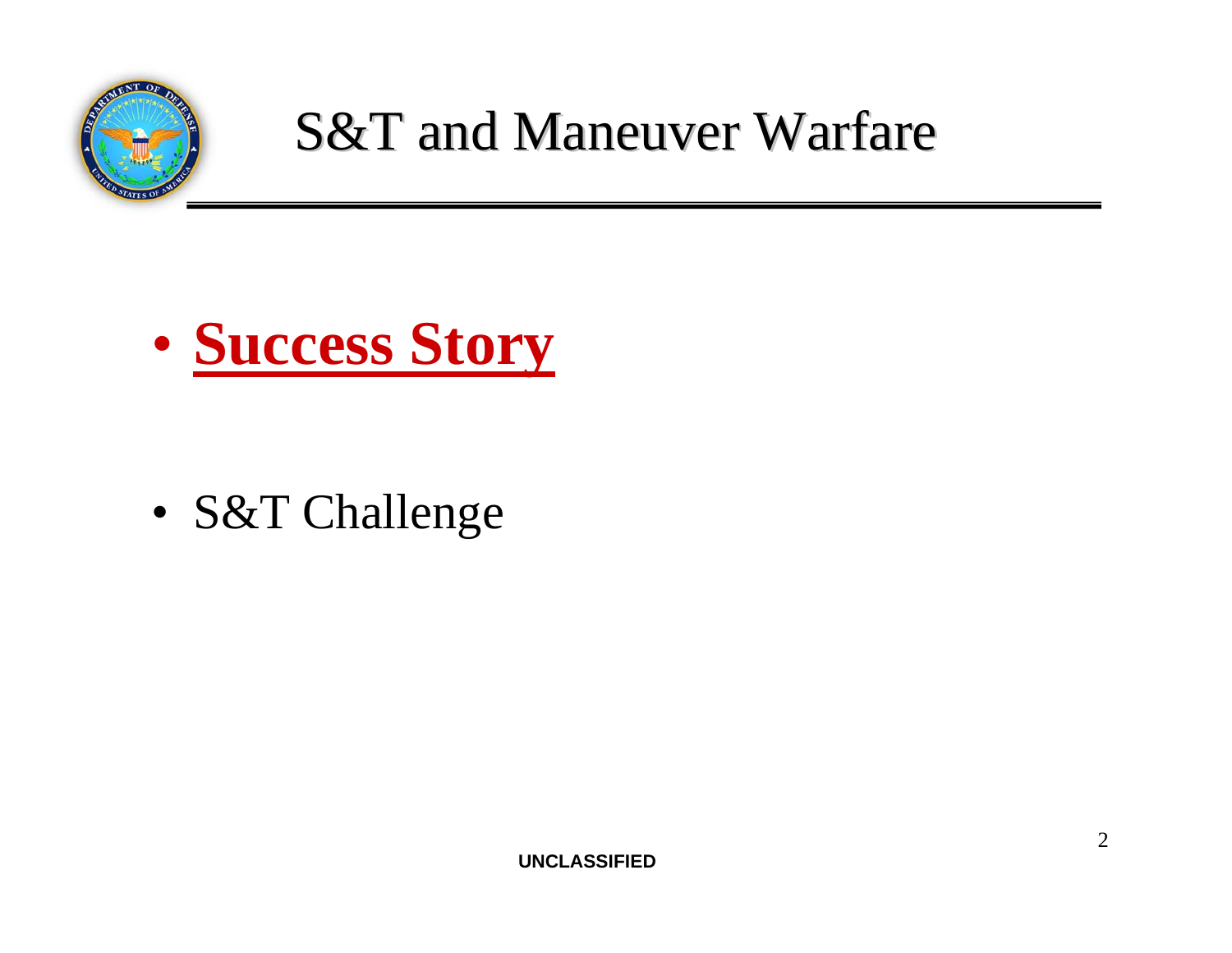

### $MRAP - A$  Present Day Success Story

- Change in enemy tactics generated an urgent Warfighter need for:
	- Mine Resistant Ambush Protected Vehicle
	- Large quantities
	- Required ASAP
- MRAP Program is the response to this urgent need
	- Unprecedented effort
	- Unprecedented speed
	- Unprecedented Gov / Industry Teamwork

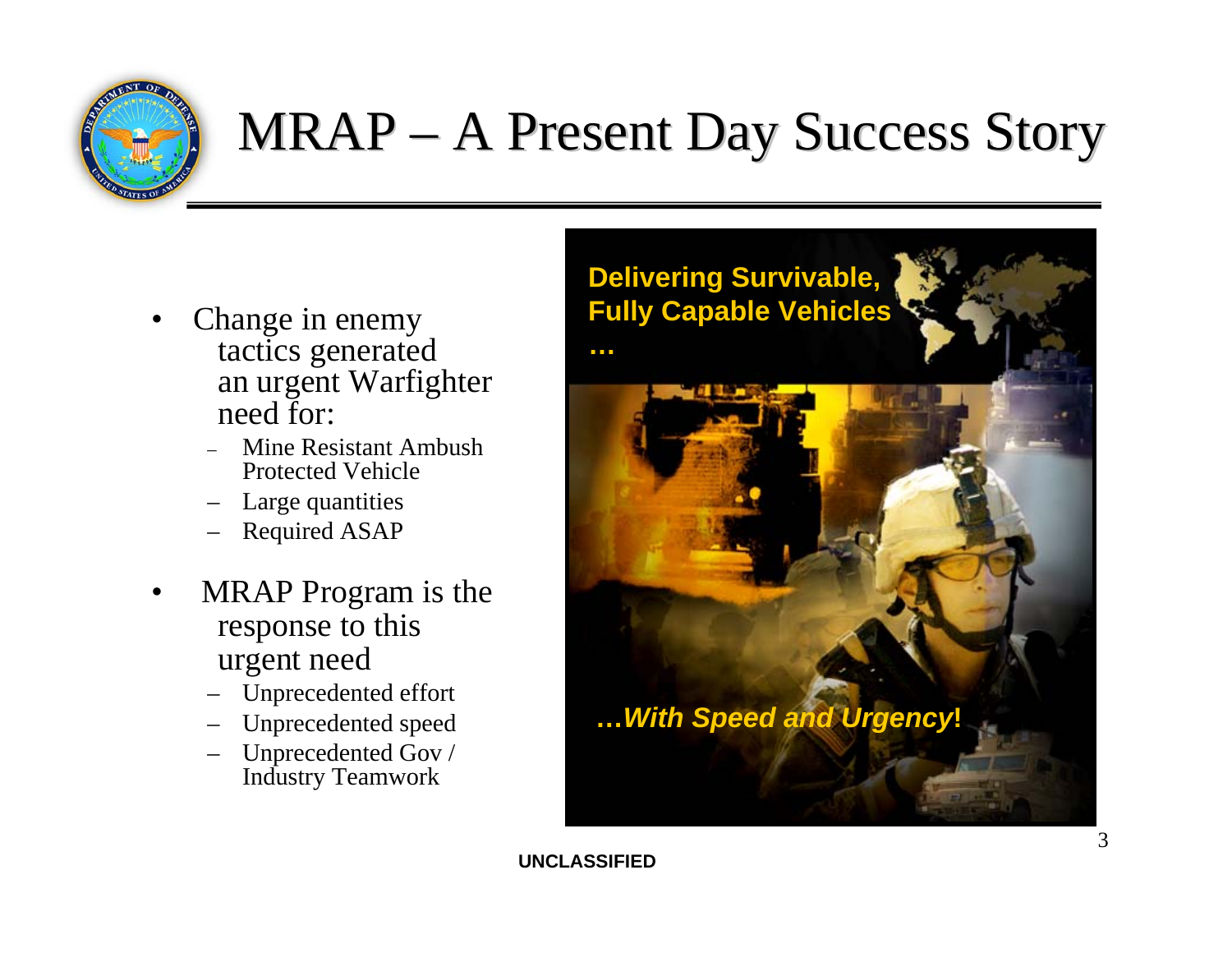

### MRAP –CAT I



**GDLS–C - RG-31 MK 5E CAT I**



**FPII - Cougar CAT I**



**BAE RG-33 - USSOCOM CAT I**



**MRAP II BAE TVS Caiman CAT I**



```
4BAE TVS Caiman CAT I
```


**MRAP II I-3 Bull CAT I**



**IMG MaxxPro CAT I**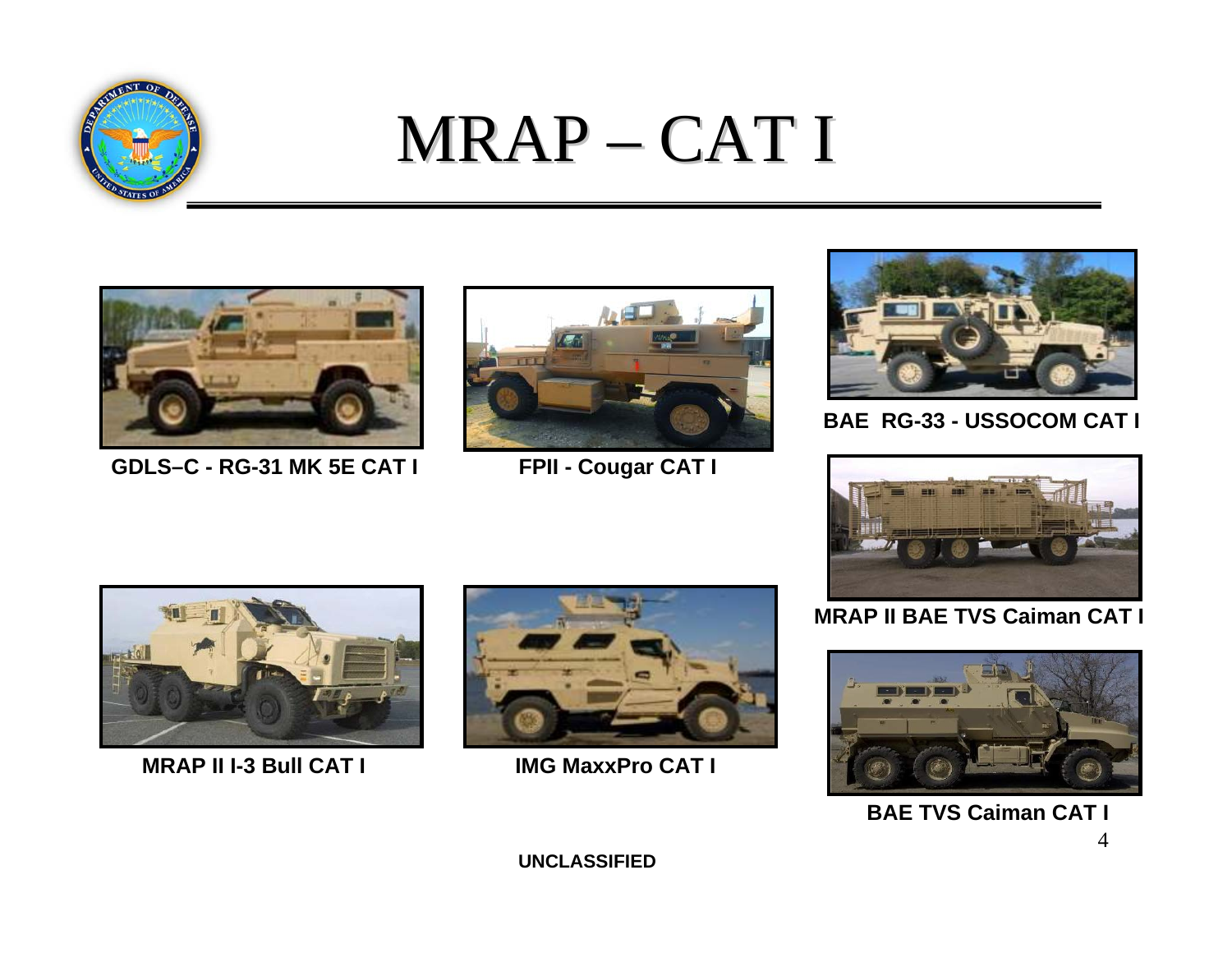

### $MRAP - CAT$  II and III



**BAE – RG-33L CAT II**



**FPII – Cougar CAT II**



**BAE RG-33L - HAGA CAT II**



**FPII - Buffalo CAT III**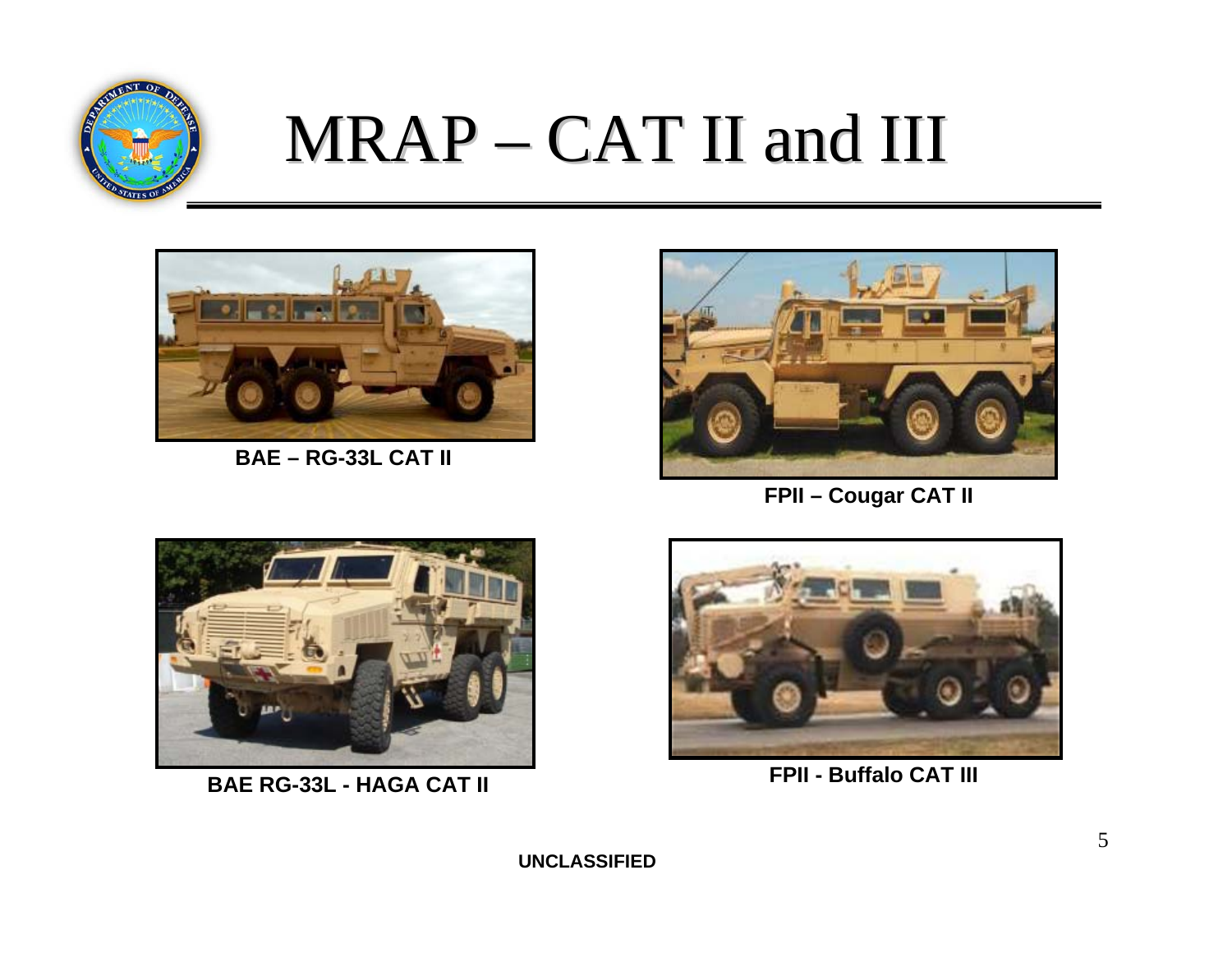

## MRAP v. HMMWV

How the Cougar 4x4 Mine Resistant Ambush Protected (MRAP) vehicle compares to the uparmored Humvee M1114:

| <b>MRAP</b> |                       | Humvee       |
|-------------|-----------------------|--------------|
| 108 inches  | Width                 | 91 inches    |
| 104 inches  | <b>Height</b>         | 75 inches    |
| 233 inches  | Length                | 196.5 inches |
| 38,000 lbs. | <b>Maximum weight</b> | 12,100 lbs.  |
| $5 - 10$    | Crew                  | 4            |
| 330 hp      | Engine                | 190 hp       |
| 65 mph      | <b>Maximum speed</b>  | 78 mph       |
| 5,000 lbs.  | Payload capacity      | 2,300 lbs.   |
| 600 miles   | Range                 | 275 miles    |
|             |                       |              |



V-shaped hull deflects force of blast away from crew.

Flat underside catches full force of blast through the floor.

Sources: Credit Suisse; Force Protection Inc. (forceprotection.net); globalsecurity.org; insidedefense.com; janes.com By Frank Pompa and Karl Gelles, USA TODAY

Source: USAToday at <http://www.usatoday.com/news/military/2007-07-15-ied-cover\_N.htm?csp=34>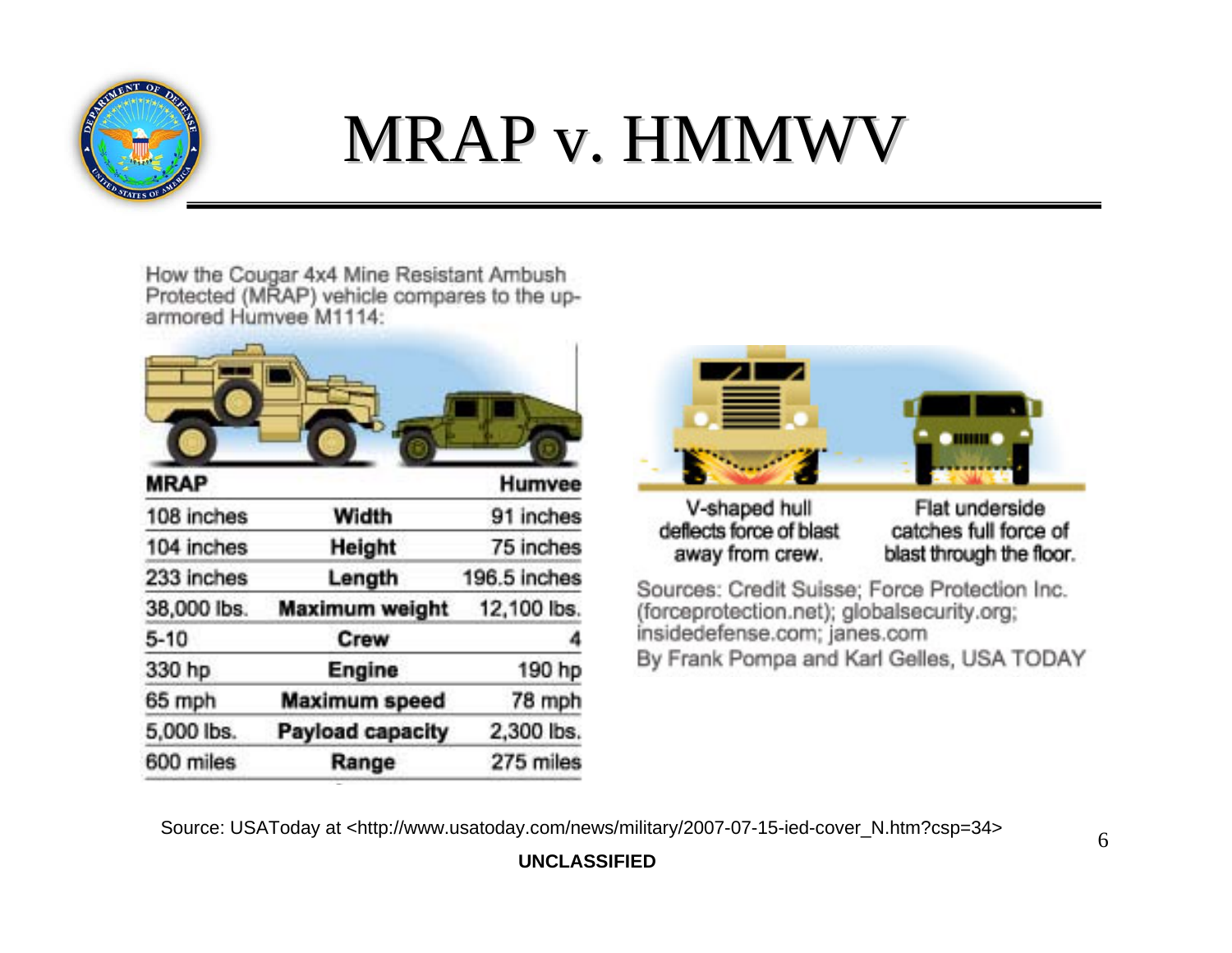

### $MRAP - Compared to a Legend$



#### *D* CIONITI *MRAP vehicles are significantly more complex! MRAP vehicles are significantly more complex!*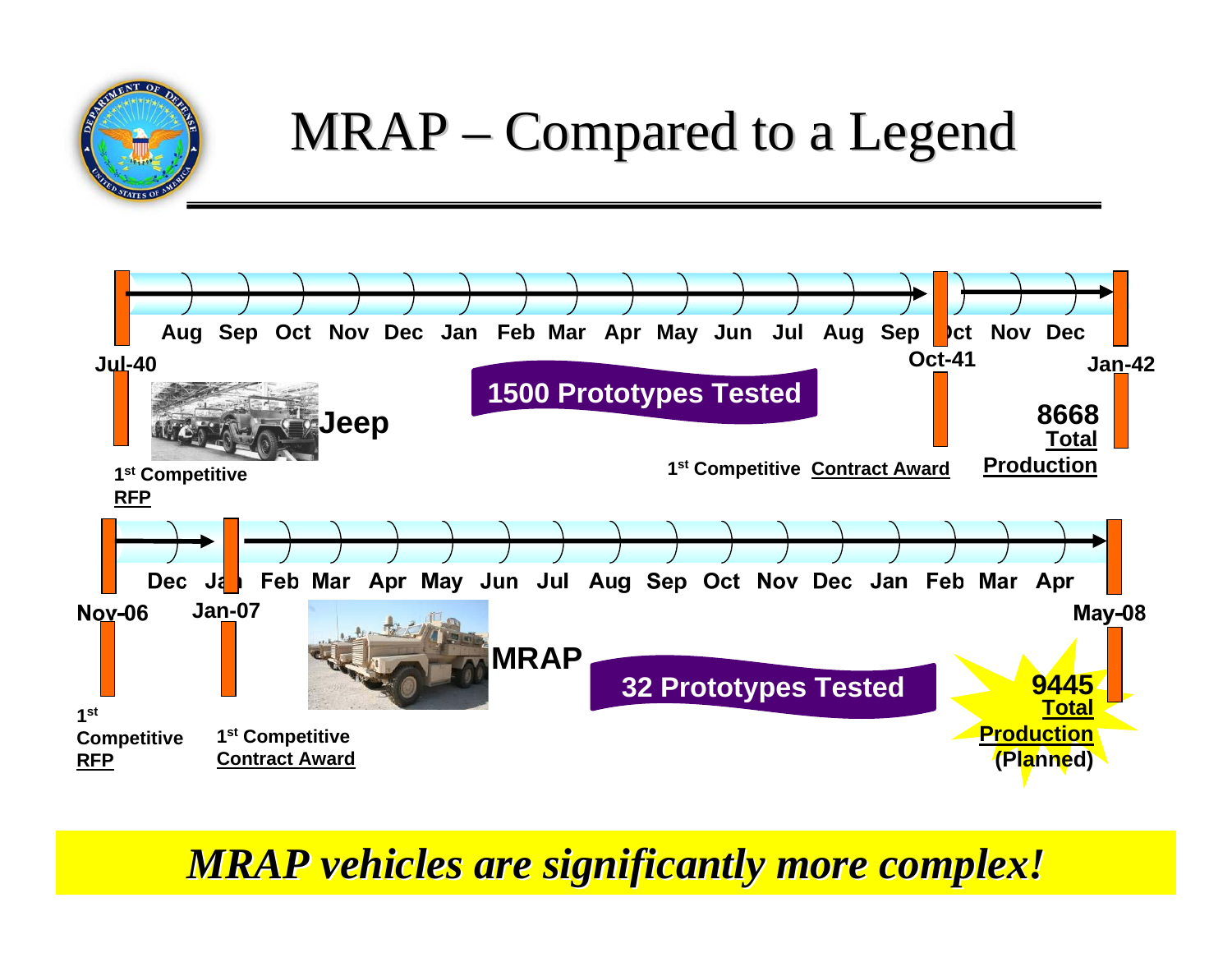

### The MRAP Team - Production

- 62 Major Tier 2 vendors for 15 critical subassemblies, for example:
	- **Armor (8)**
	- **Diesel Engines (3)**
	- **Suspension components (9)**
- Defense Contract Management Agency (DCMA)
- Testing and Evaluation Commands



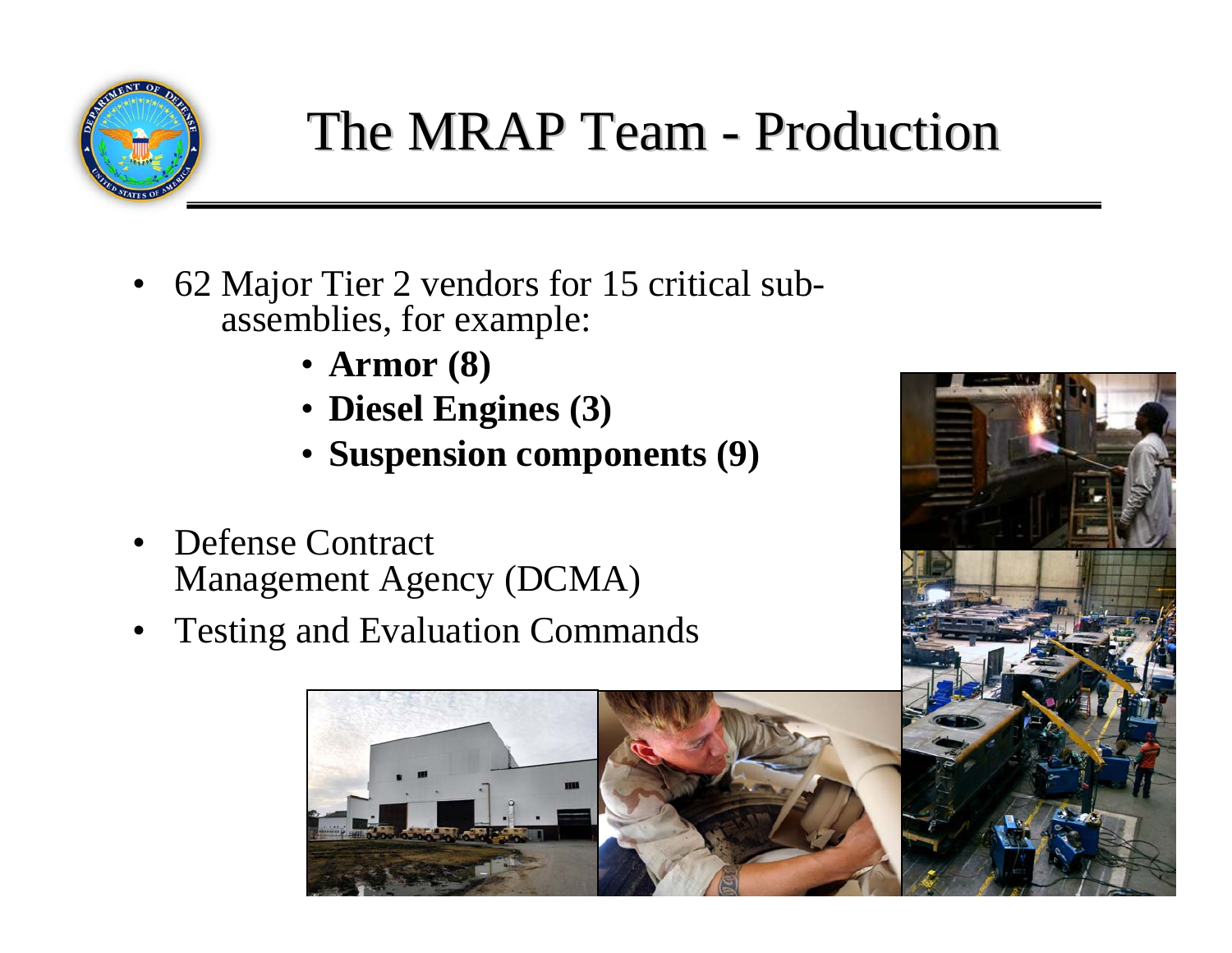

### $MRAP - The Numbers$



**UNCLASSIFIED**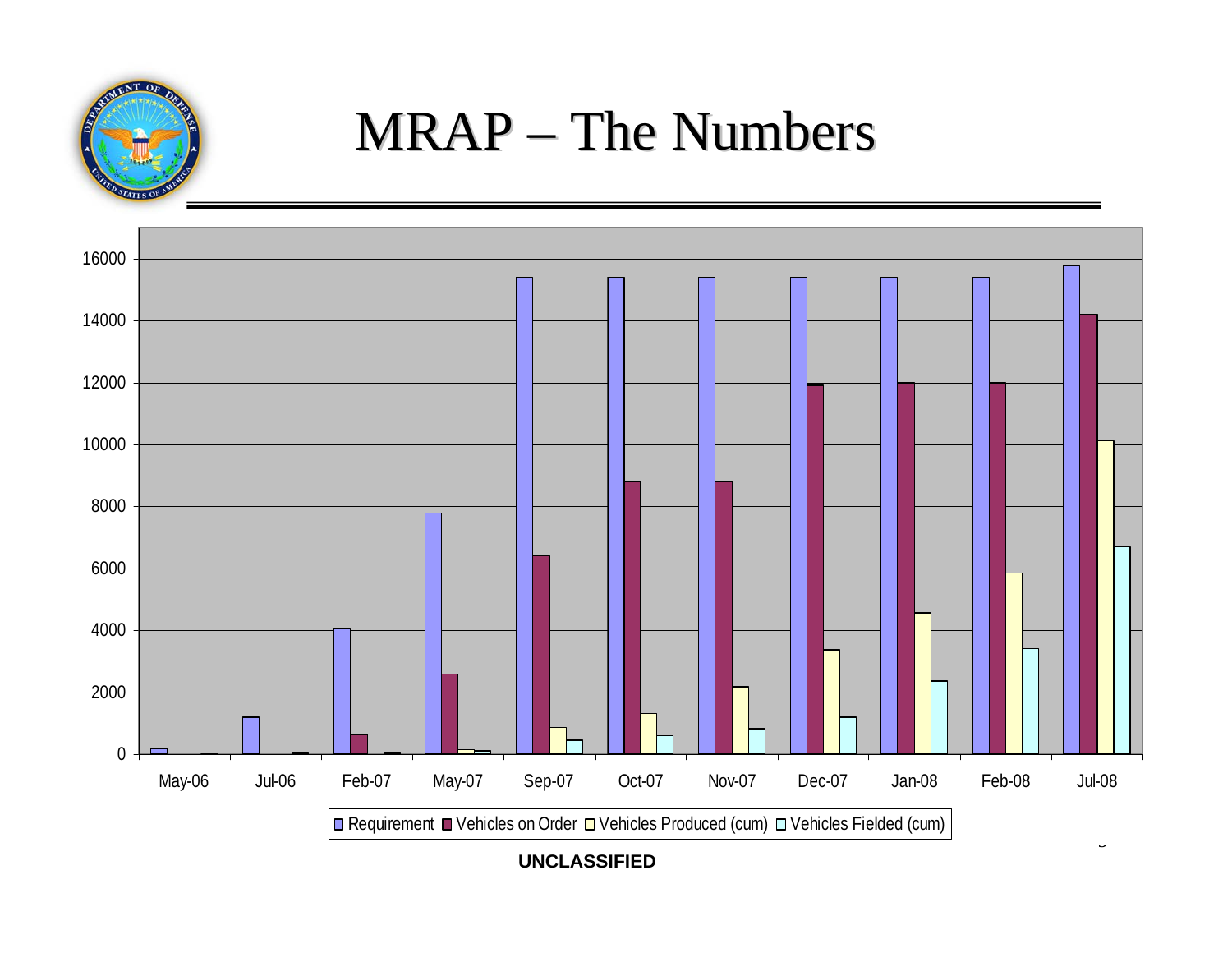

### **MRAP Team - Transportation**

• **TRANSCOM**

### **Shipping Totals as of January 24, 2008**

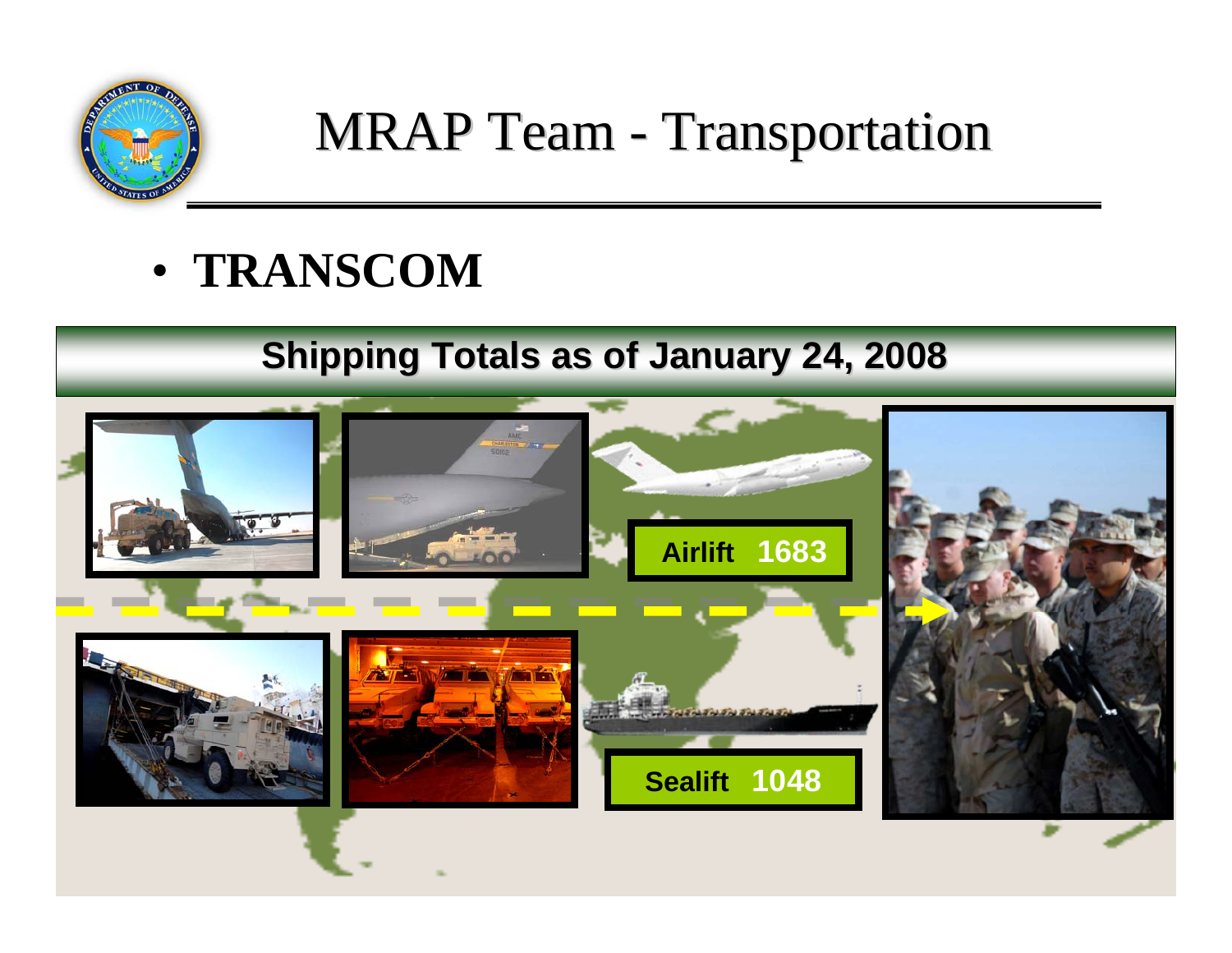

### Making MRAP Happen

- Cost
	- *Defining Long-term Sustainment Requirements and Controlling Costs*
- Schedule
	- *Meeting Accelerated Acquisition, Production and Fielding Requirements*
- Performance
	- *Implications of Engineering Change Proposals and Spiral Development*
- Technical
	- *Stressing the industrial Base (Axle, Steel and Tire Availability)*

#### **UNCLASSIFIED** 11 *Aggressive Risk Management Pays Off for the Warfighter Aggressive Risk Management Pays Off for the Warfighter*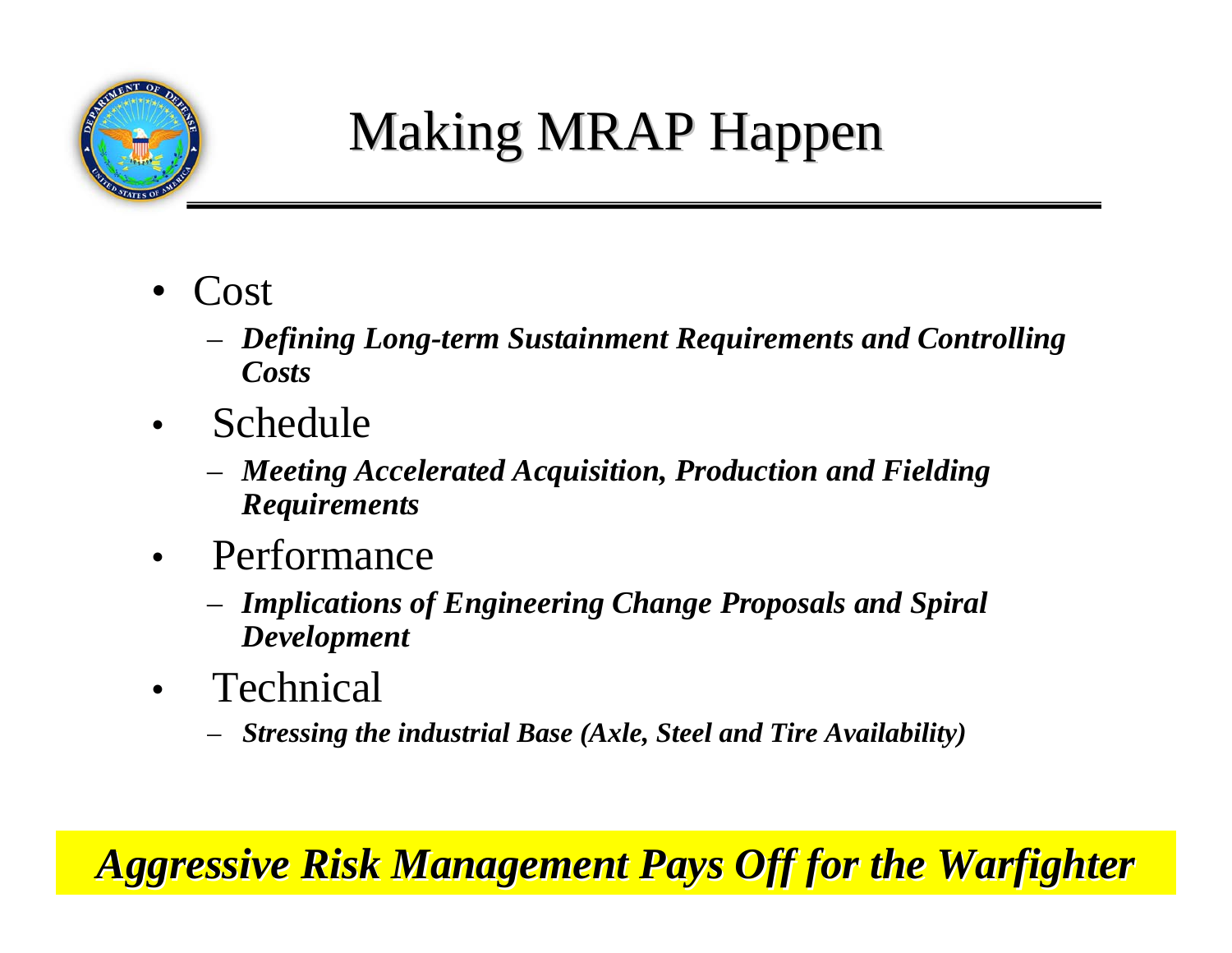

### **S&T and Maneuver Warfare**

• Success Story

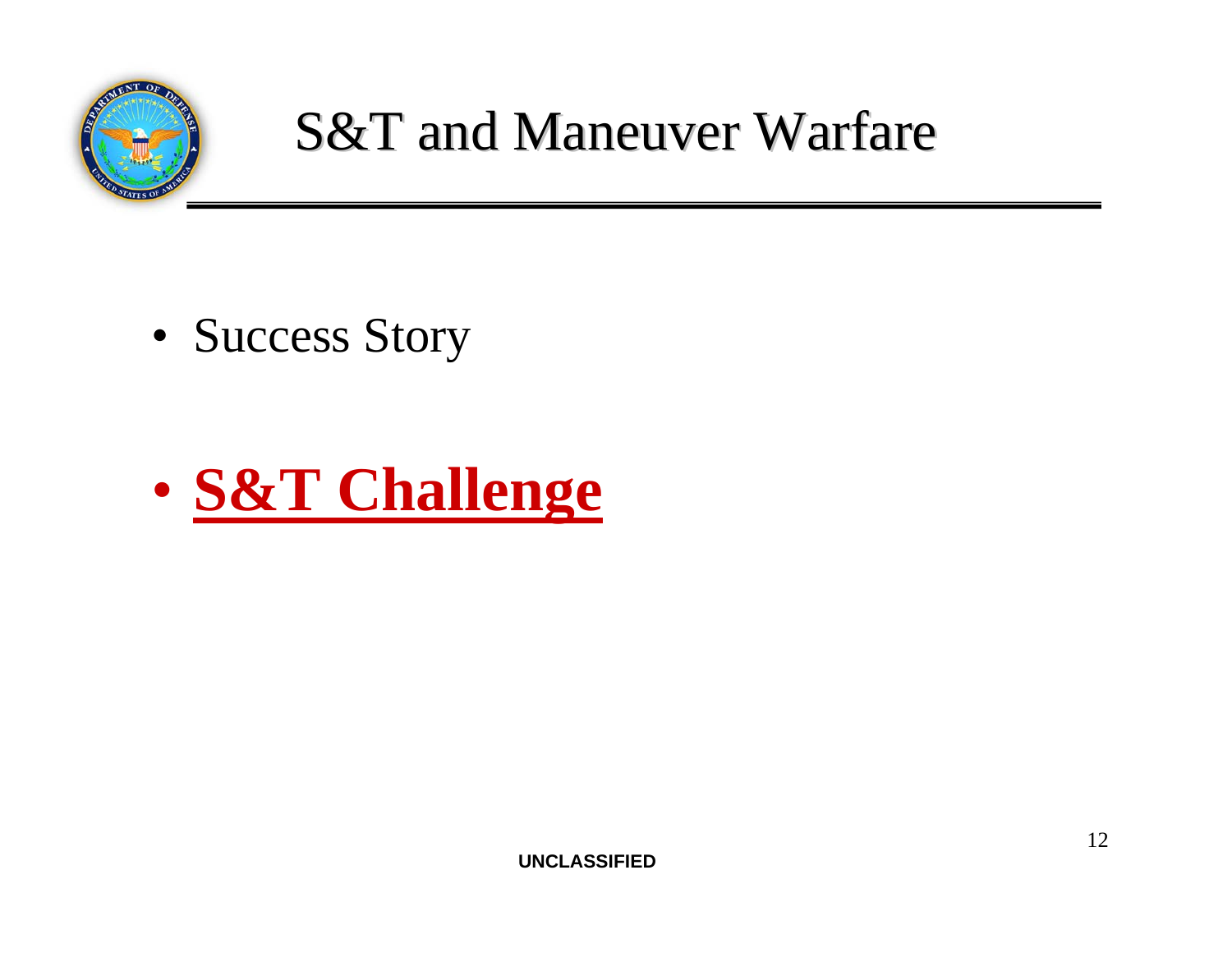

### Military Vehicle Weights

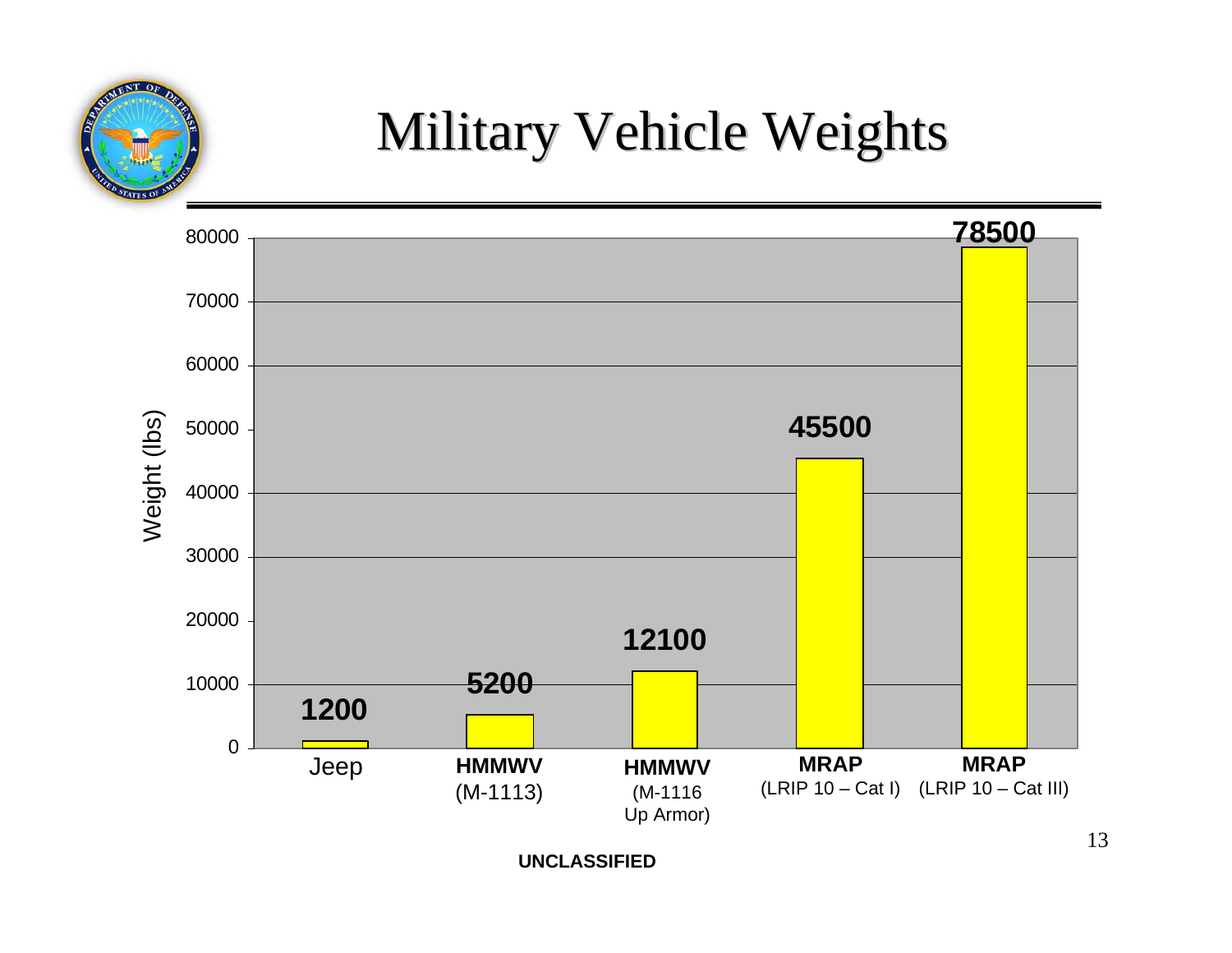

- Logistics consumes roughly half of DoD's personnel and a third of DoD's budget
- $\sim$ 70% of the tonnage moved (when the Army deploys) is fuel
- About half the current casualties in theater are associated with convoys
	- We loose a lot of people moving fuel around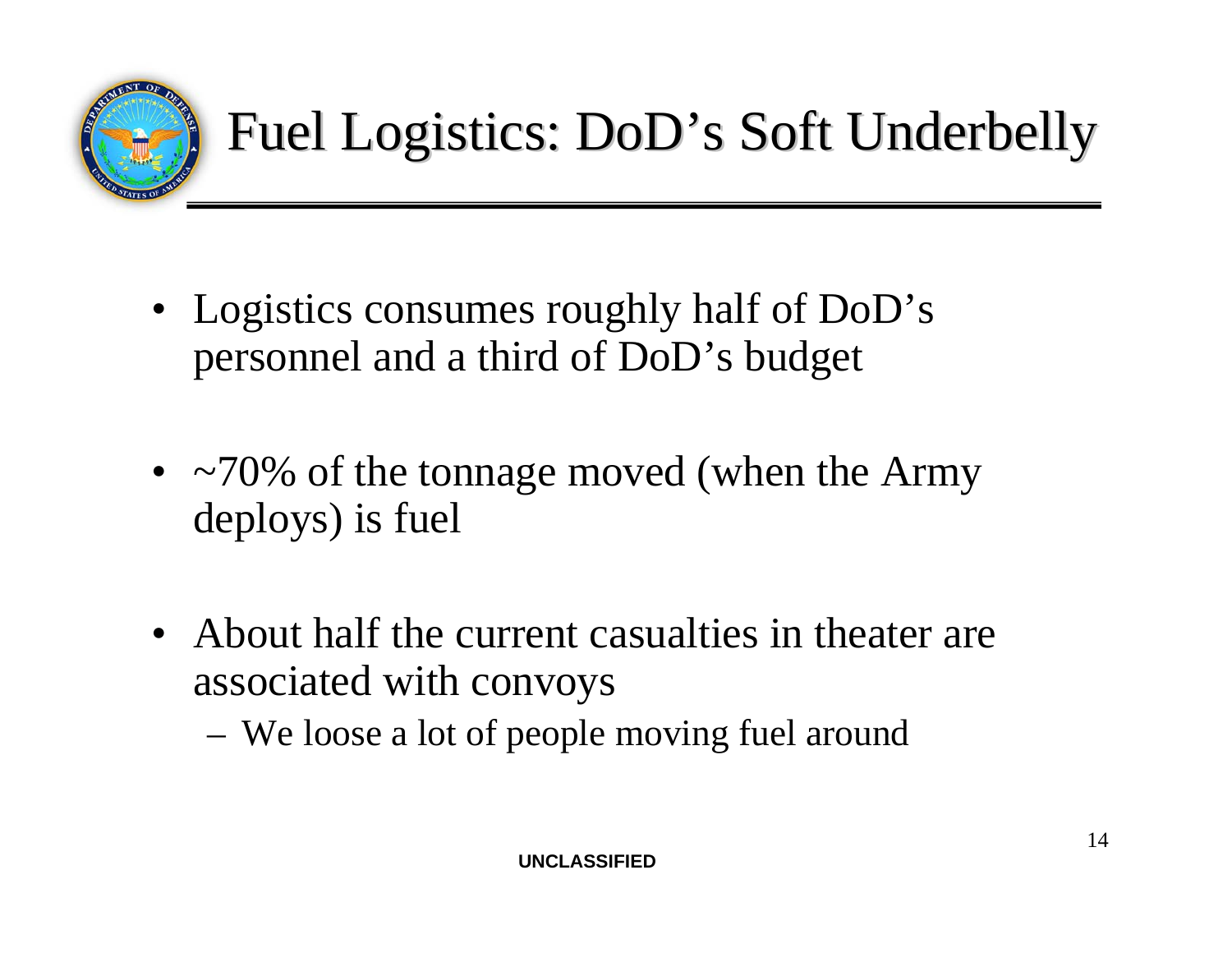### Approx. Fuel Use by DoD in FY05 Approx. Fuel Use by DoD in FY05

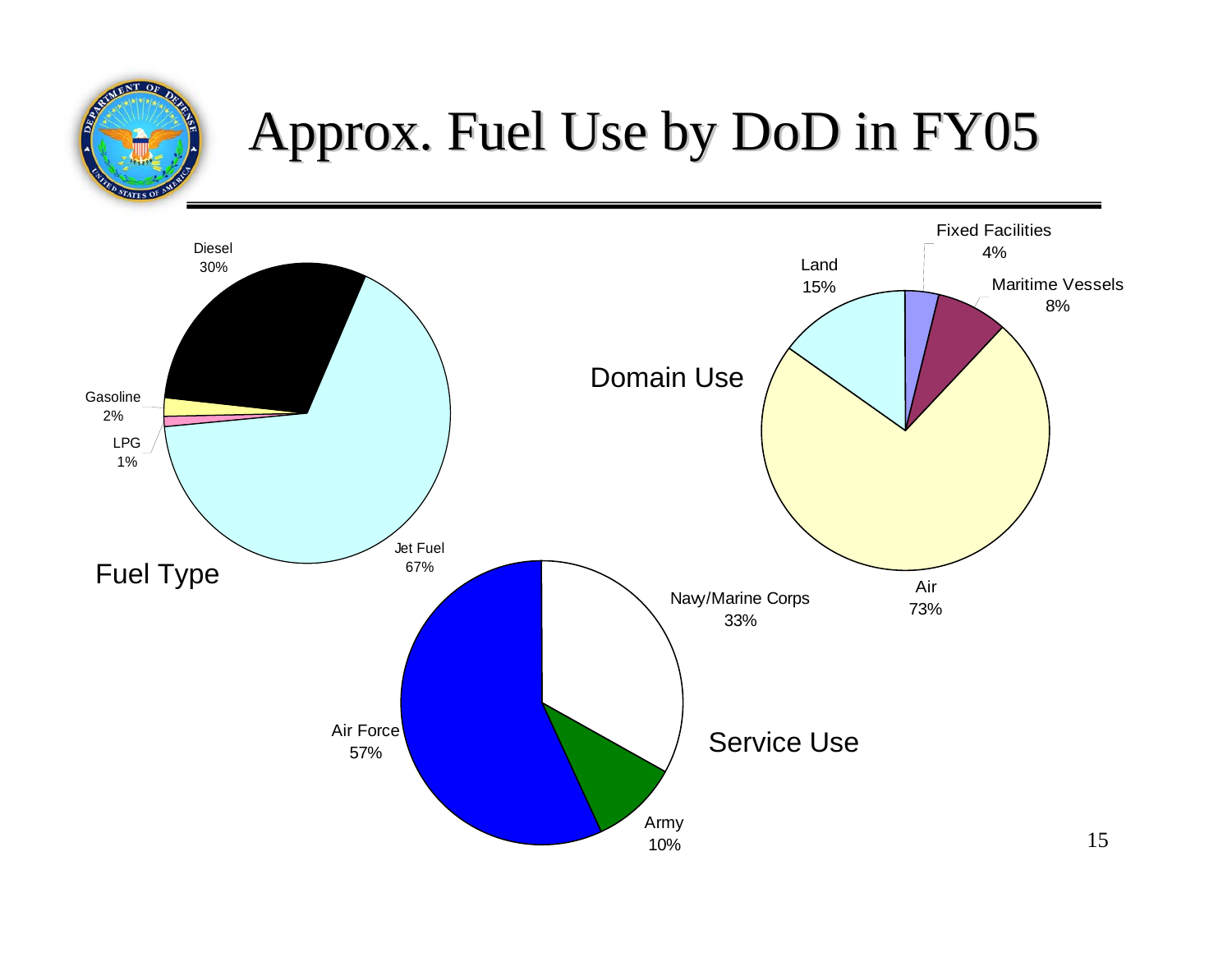

- More-fuel-efficient platforms offer major warfighting, logistics, and budget benefits
- Force protection: far fewer convoys at risk of attack
- Force multiplier: trigger-pullers can win battles without the deadly distraction of protecting fuel
- Force enabler: unprecedented persistence (dwell), agility, mobility, maneuver, range, reliability, and autonomy—at low cost, so many small units can cover large areas—needed for asymmetrical, dispersed, elusive, remote, irregular adversaries
- Can unlock vast transformational gains (multidivisional tail-to-tooth realignment, 10s of \$B/year)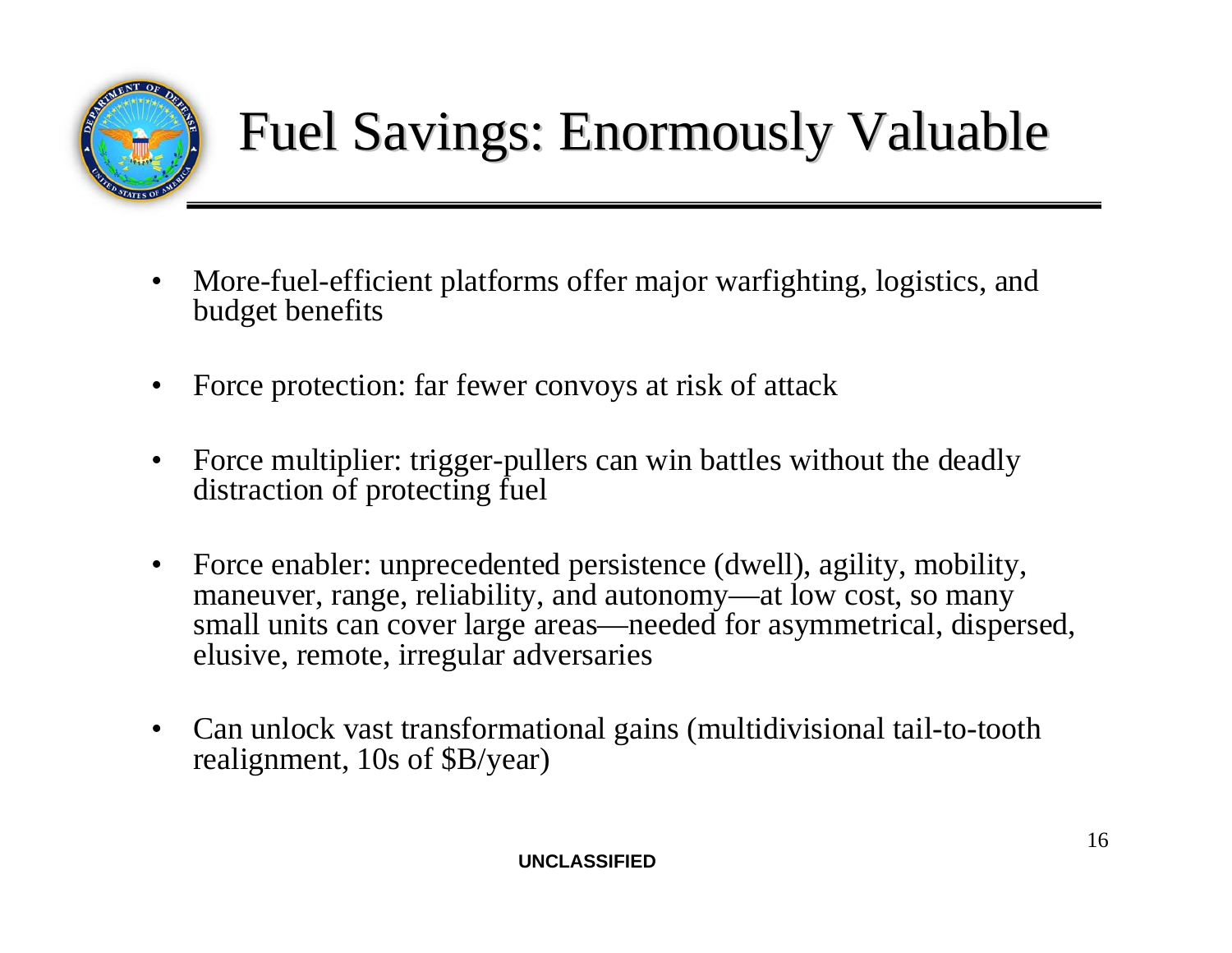

- How do we make our platforms more fuel efficient while retaining existing capabilities?
- How do we make lightweight armor that is at least as effective as our current steel based solutions?
- How do we do maneuver warfare, while protected, without the weight?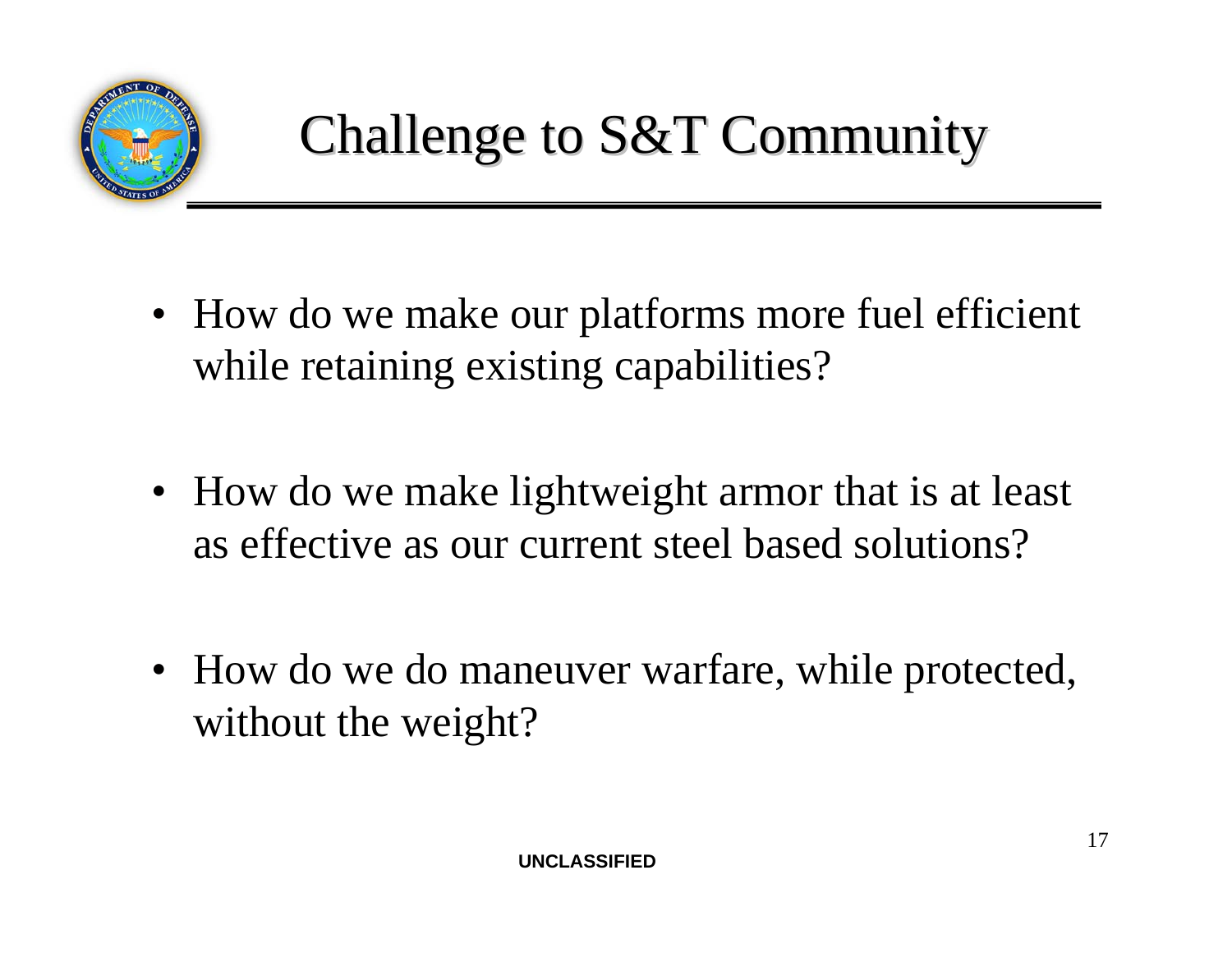

# **Back-Ups**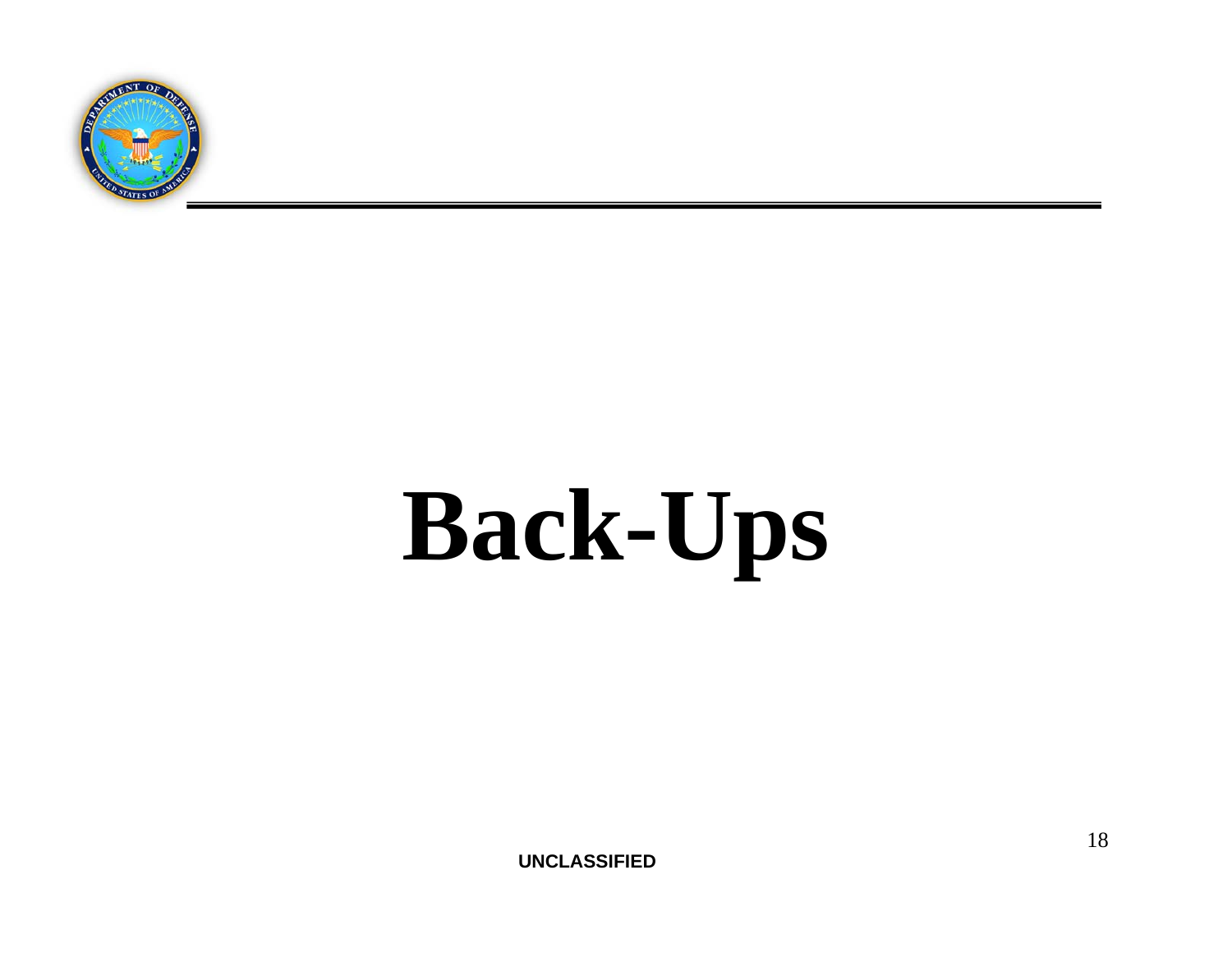

### **Team Growth: Joint Program Office**

### **Total Program Funding**

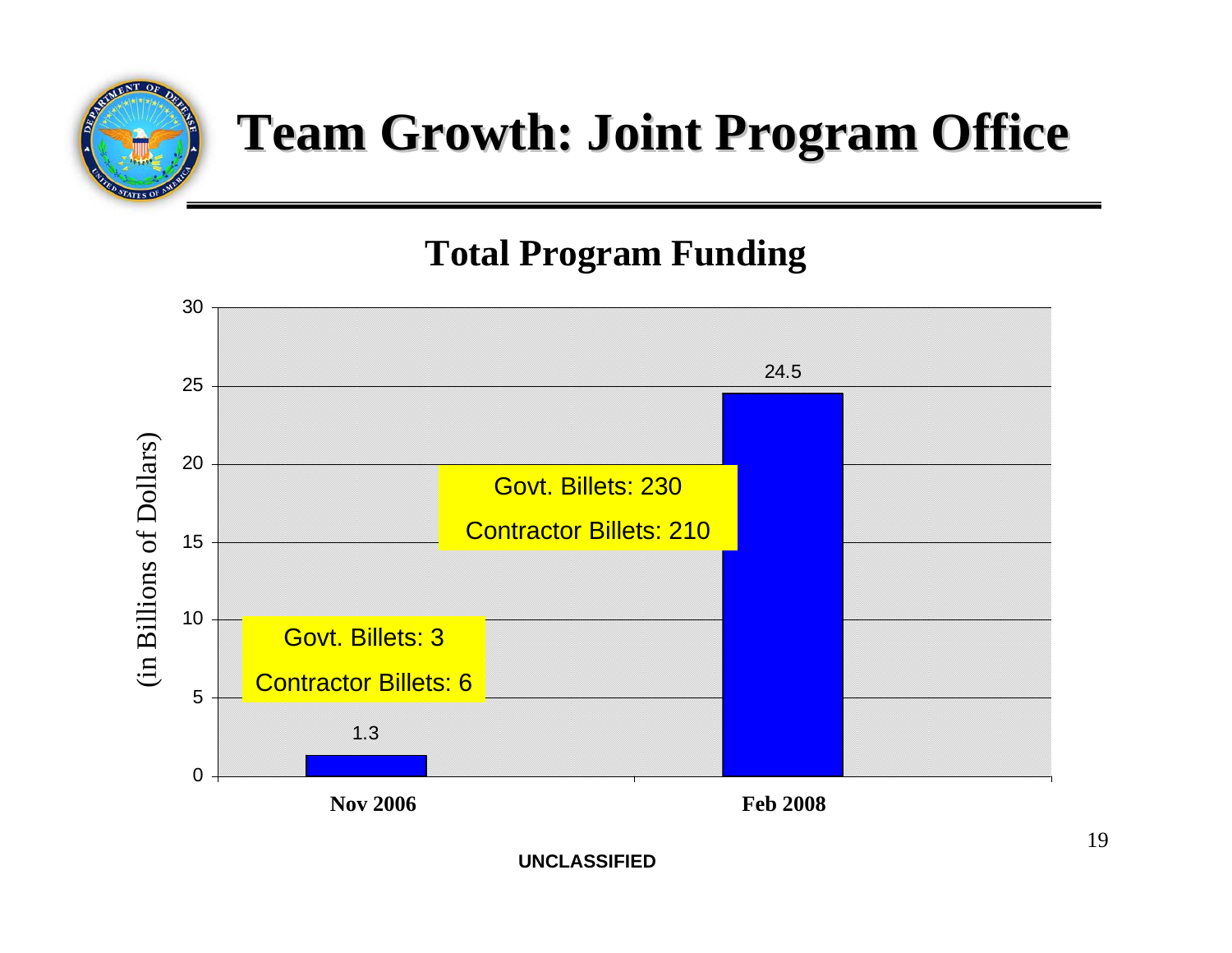

Big Picture: DoD Investment in Advanced Materials Can Achieve DoD and US Goals

- DoD S&T investment in ultra-light materials, highvolume/low-cost manufacturing, and advanced propulsion
	- Enable DoD transformational tenets
	- Strengthen warfighting capability
	- Cut DoD fuel costs by \$multi-B/year
	- Cut fuel logistics cost many-x more
	- Huge realignment potential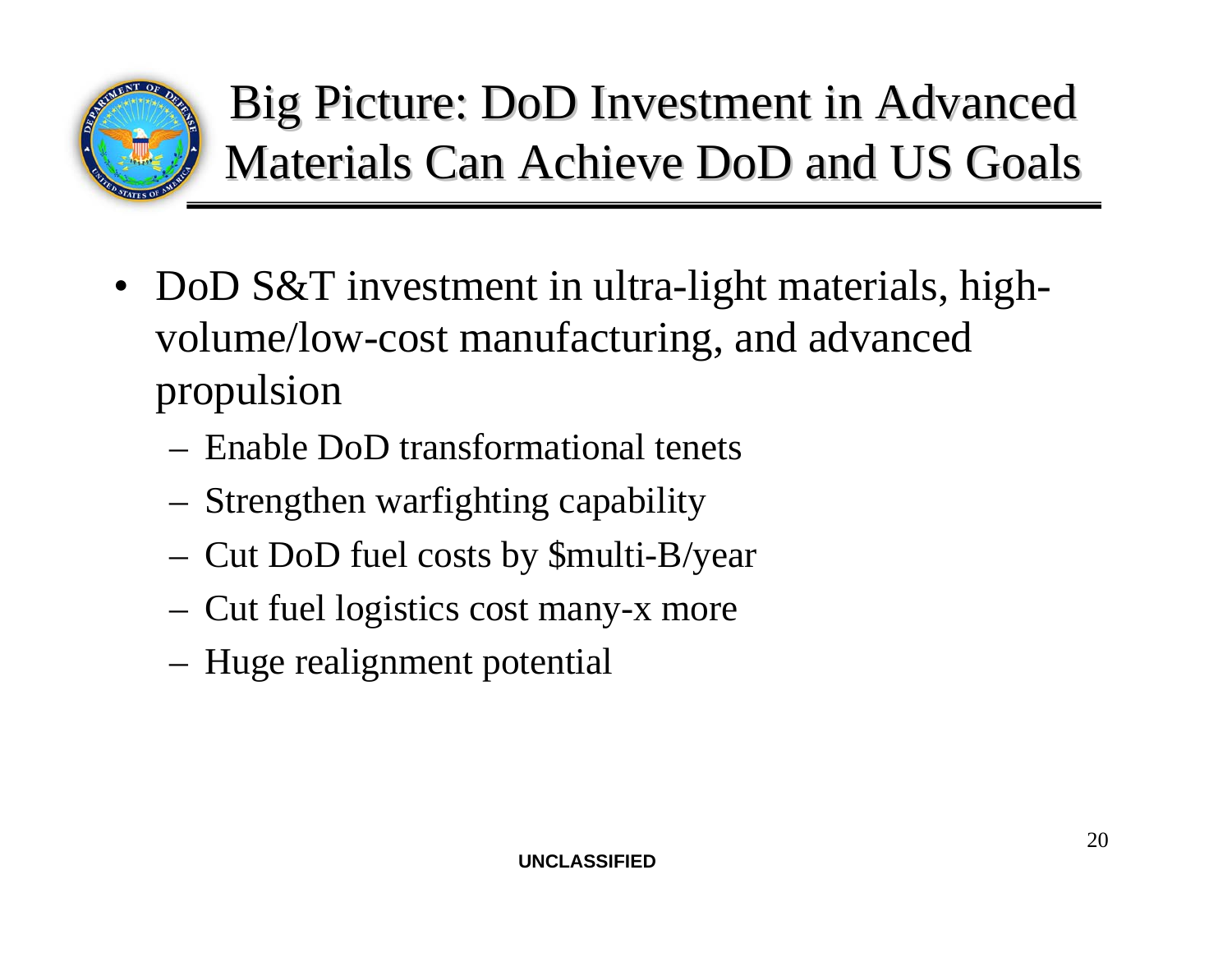

### Common DoD Views on Energy

- We exist to be *effective*, not efficient, so platform performance always trumps fuel cost—and rightly so
- DoD energy technology and innovation will be driven by the civilian marketplace, and need no attention from us
- DoD has no rewards for energy efficiency<sup>\*</sup>, no penalties for energy inefficiency<sup>†</sup>, and sparse energy-use data; that's OK
- We don't "do" energy; we buy it
- Energy is a necessary expense, not an investment issue
- Energy's supporting infrastructure is not a major factor in requirements and procurement choices
	- Fuel logistics is invisible, free, and invulnerable
	- Its burden can be ignored when we make decisions that determine DoD's fuel use
	- Existing KPPs like range, speed, and payload implicitly include all worthwhile energy goals, so "energy KPPs" would be superfluous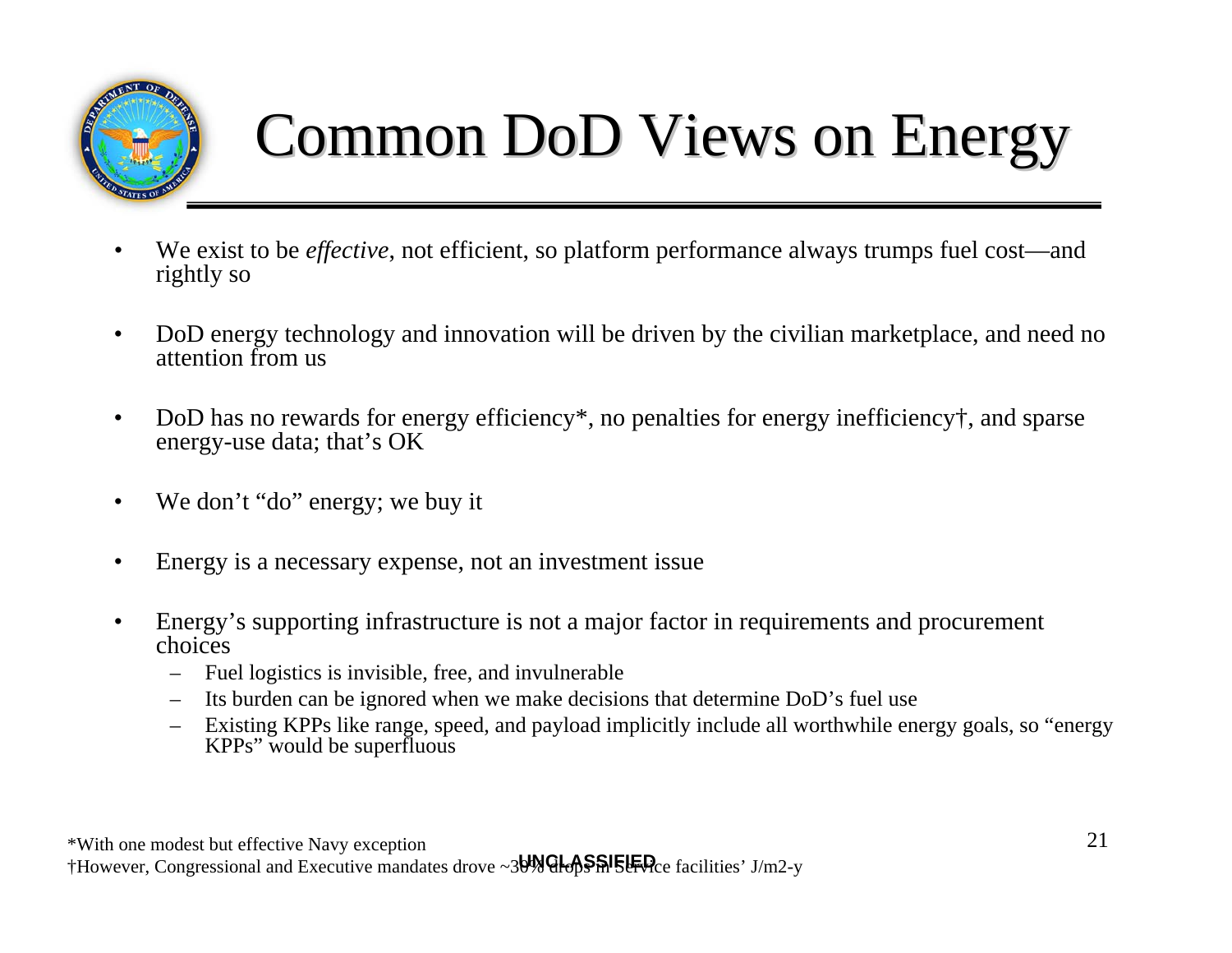

## Where to Find Winners

- 1. The most total *fuel* can be saved in aircraft: Since aircraft use 73% of DoD oil, a 35% saving in aircraft would equal the total fuel use by all land and maritime vehicles plus facilities
	- Improvements in aerodynamics, materials, systems, and propulsion all needed
- 2. The greatest gains in *combat effectiveness* will come from fuelefficient ground forces (land and vertical-lift platforms, land warriors, FOBs)
- 3. Savings *downstream*, near the spear-tip, save the most total fuel: delivering 1 liter to Army speartip consumes ~1.4 *extra* liters in **logistics**
- 4. Savings in aerially refueled aircraft and forward-deployed ground forces save the most *delivery cost* and thus *realignable support assets*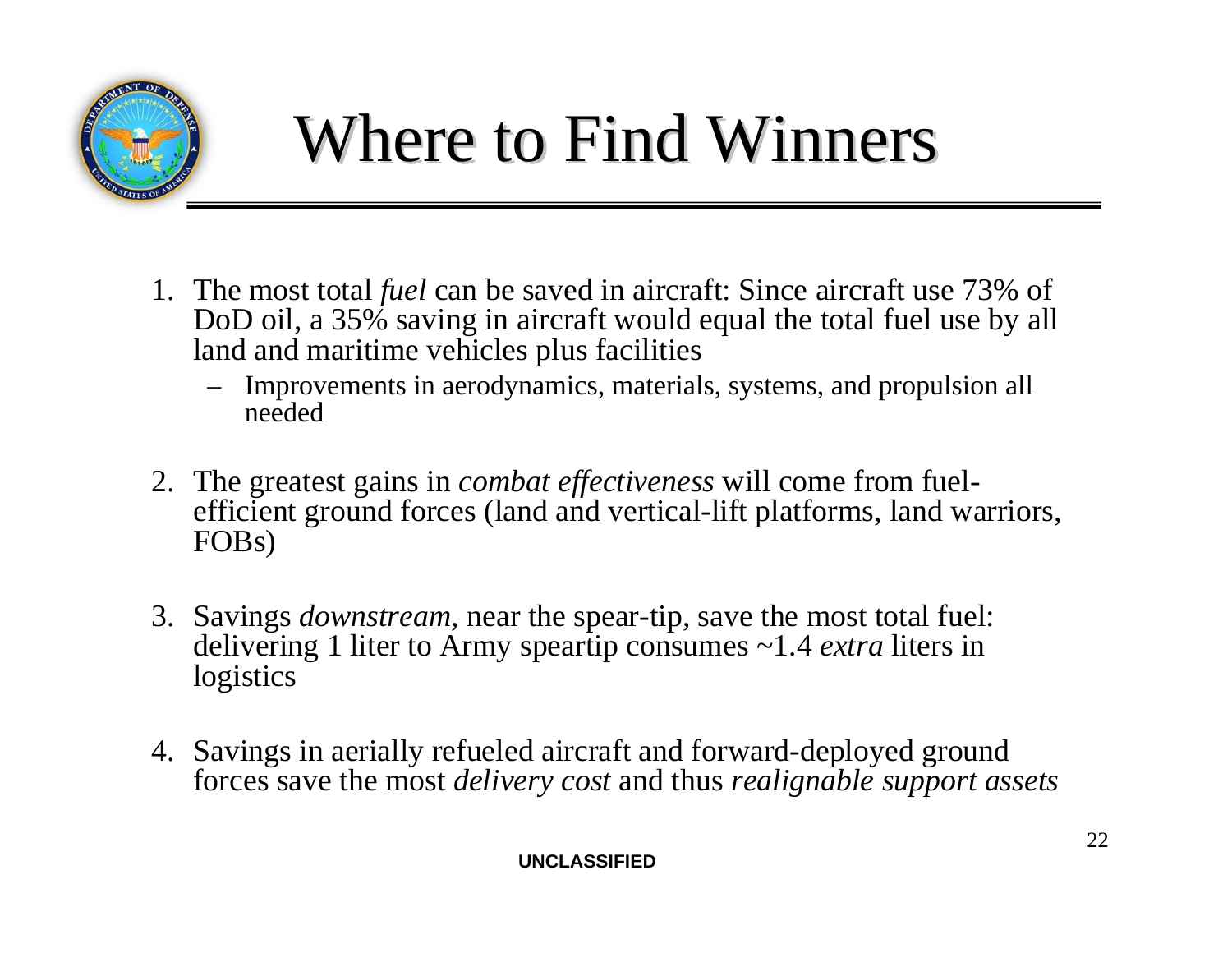

- In WWII, heavy steel forces "floated to victory" on a sea of oil," and 6/7ths of oil to defeat Axis came from Texas; today, Texas is a net importer of oil
- In WWII, the average fuel consumption per service member was about 1.67 gallons/day. In Iraq, it is 27.3 gallons/day
- Each \$10/bbl increase in oil price directly costs  $AF \sim $0.8B/year, DoD \sim $1.3B/year$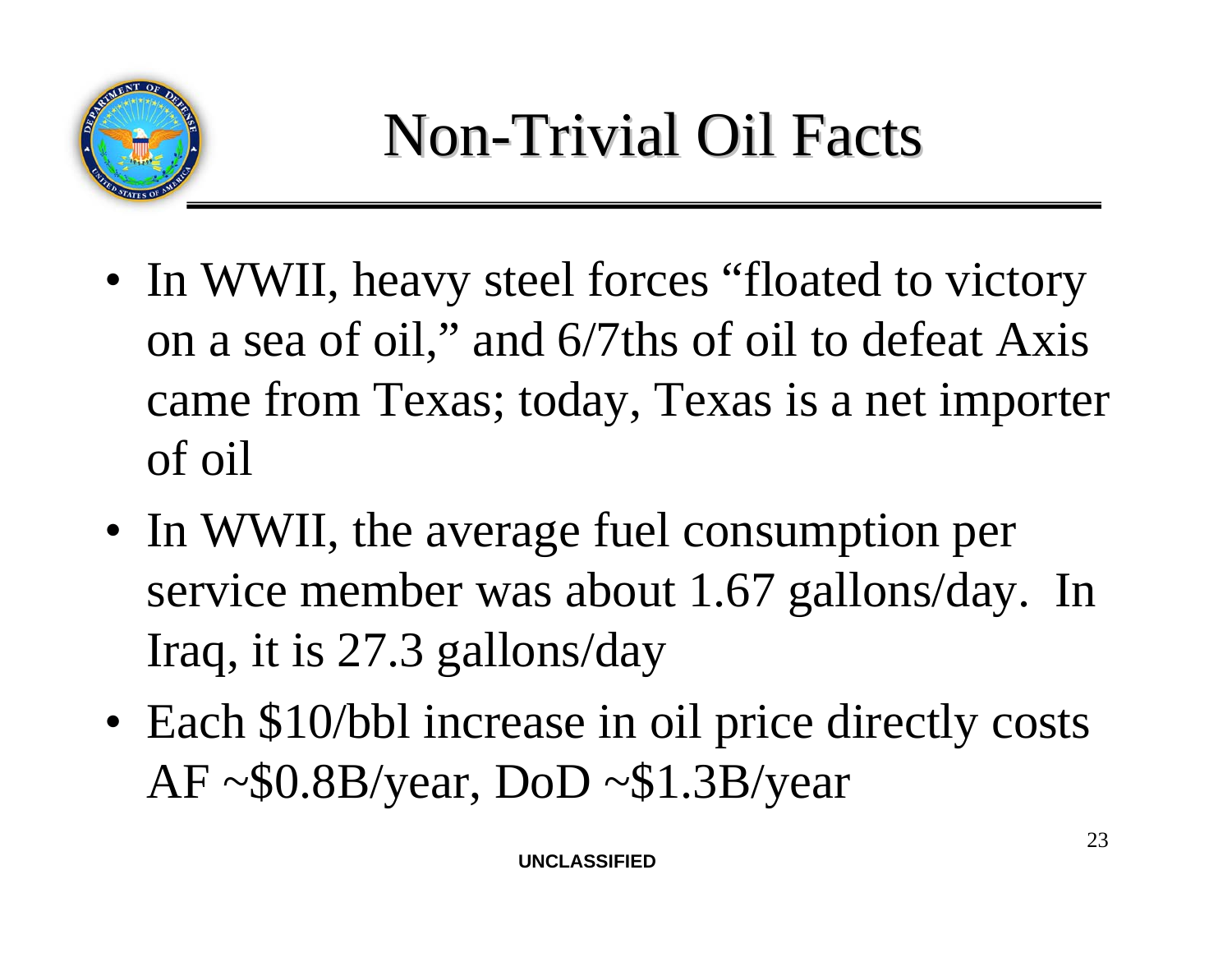

### **Batteries**

- Today's soldiers average 5.9 kgs of batteries for a 72 hour mission and 7.9 kgs of batteries for a 96 hour mission—based on 10.3 watts/hours
- TRADOC's goal (10-15 years into future) is 50 watts/hour
- Clearly something has got to change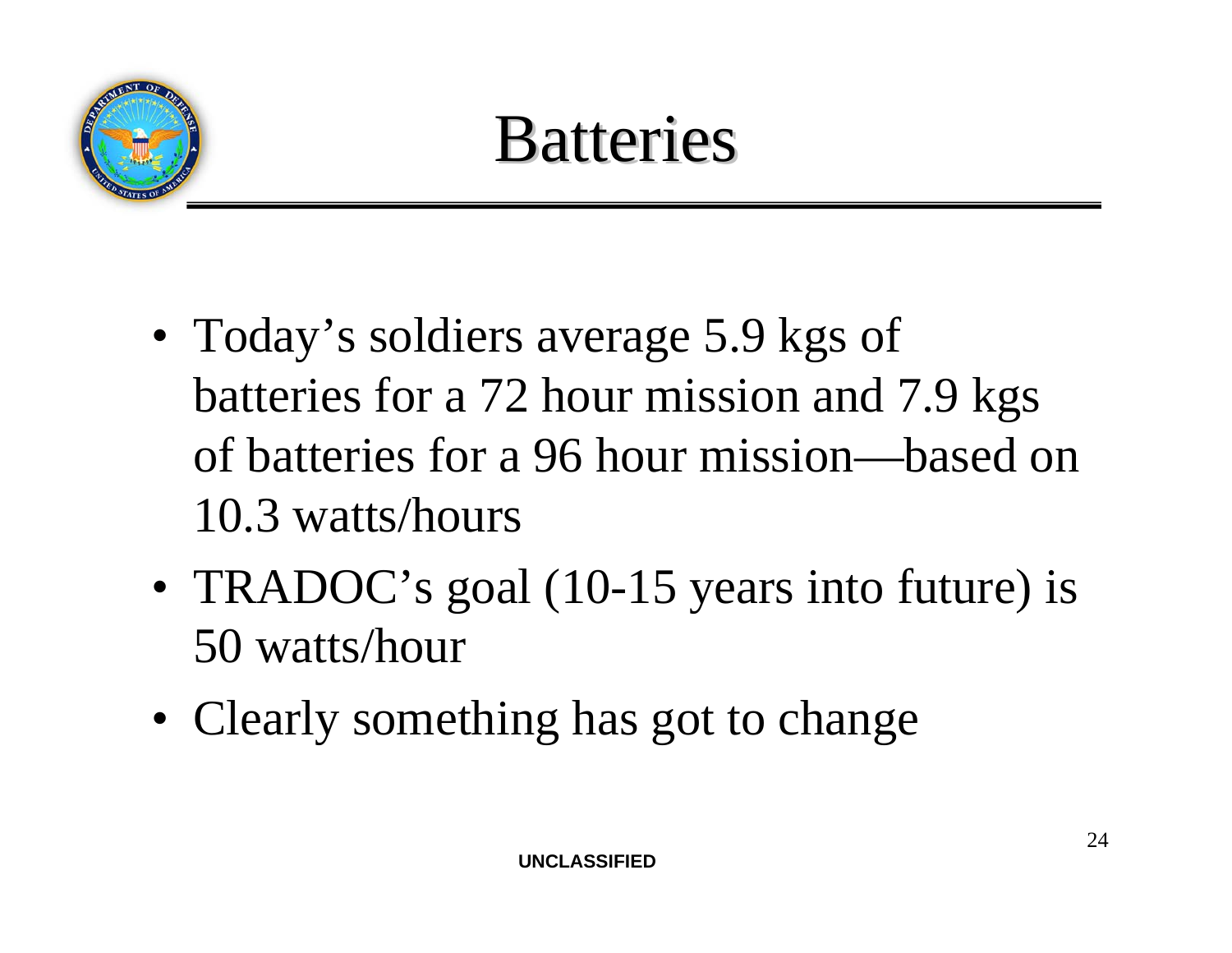

### **Conclusion**

- "Amateurs talk tactics, professionals talk logistics"
- We accept that we can't recapitalize everything at once, but…
- It is time for the professionals to start talking about energy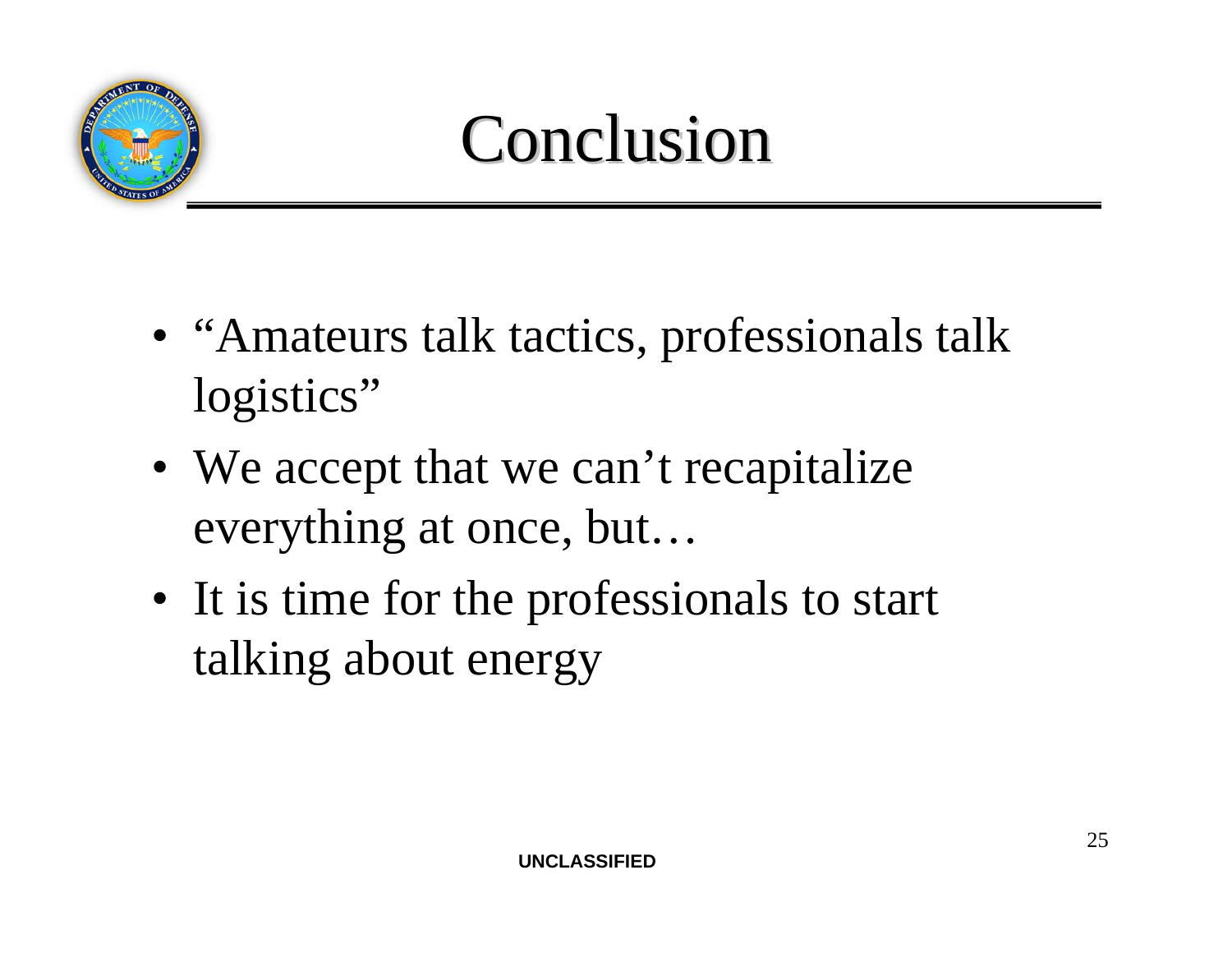

## It's Not Just Combat Systems

### **1st Gulf War's Top 10 Battlefield Fuel Users**

SWA scenario using current Equipment Usage Profile data

#### *Of the top 10 Army battlefield fuel users, only #5 and #10 are combat platforms*

- 1. Truck tractor: Line Haul C/S 50000 GVWR 6x4 M915
- 2. Helicopter Utility: UH-60L
- 3. Truck Tractor: MTV W/E
- 4. Truck Tractor: Heavy Equipment Transporter (HET)
- **5. Tank Combat Full Tracked: 120MM Gun M1A2**
- 6. Helicopter Cargo Transport; CH-47D
- 7. Decontaminating Apparatus: PWR DRVN LT WT
- 8. Truck Utility: Cargo/Troop Carrier 1 ¼ Ton 4x4 W/E (HMMWV)
- 9. Water Heater: Mounted Ration
- **10. Helicopter: Attack AH-64D**





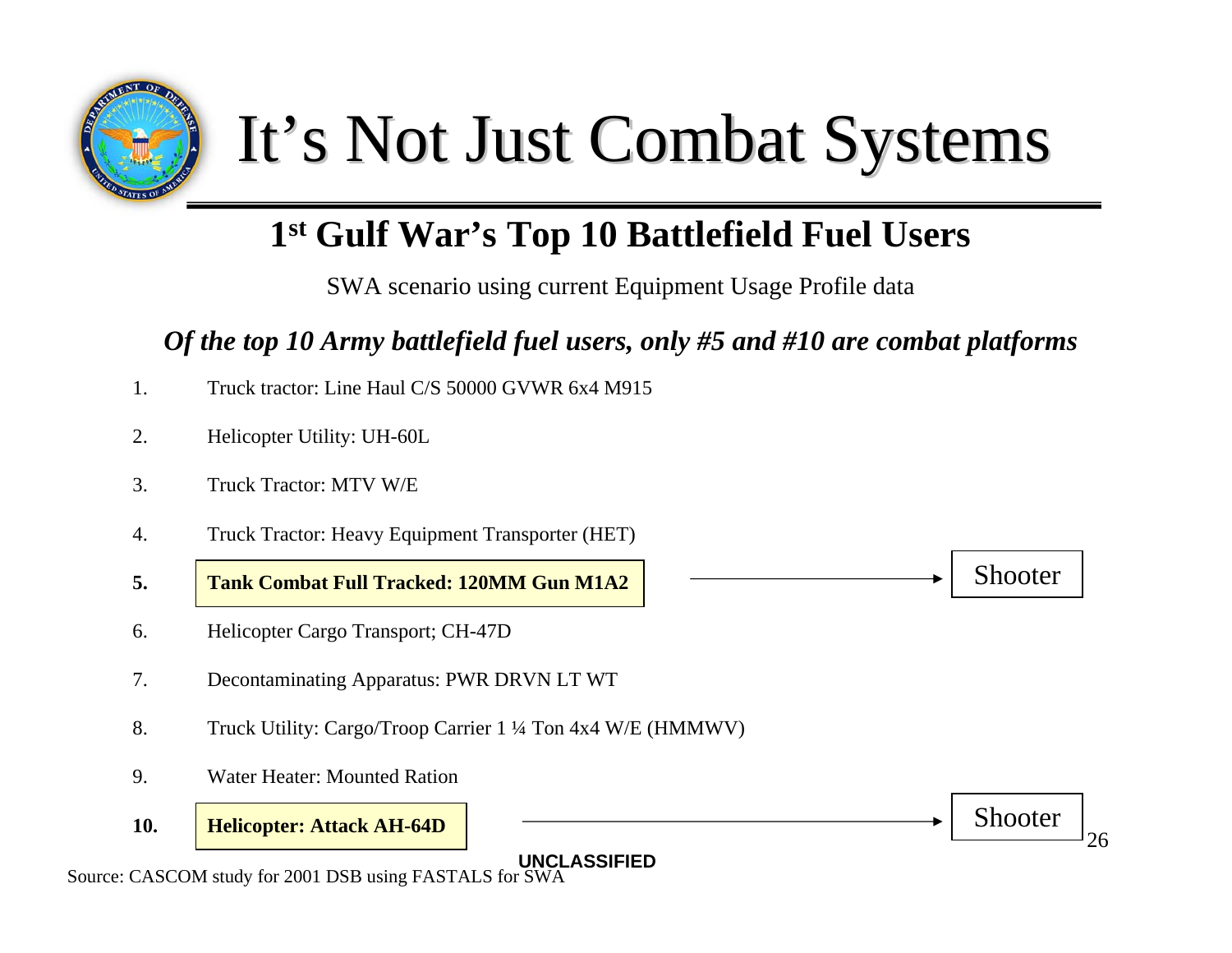

### Dramatic Gains in Combat Effectiveness and Dramatic Gains in Combat Effectiveness and Energy Efficiency are Available:



(scaled-down wind-tunnel model)

BWB quiet aircraft: range & payload  $\times$  $\sim$ 2, sorties ÷ 5-10. fuel  $\div$  5-9 ( $\Sigma$  2-4)



Re-engine M1 with modern diesel, range  $\times$   $\geq$ 2, fuel ÷ 3-4



25% lighter, 30% cheaper advanced composite structures: aircraft can have ~95% fewer parts, weigh ≥1/3 less, cost less



Hotel-load retrofits could save  $~10-50\%$ of onboard electricity (thus saving ~1/6 of the Navy's non-aviation fuel)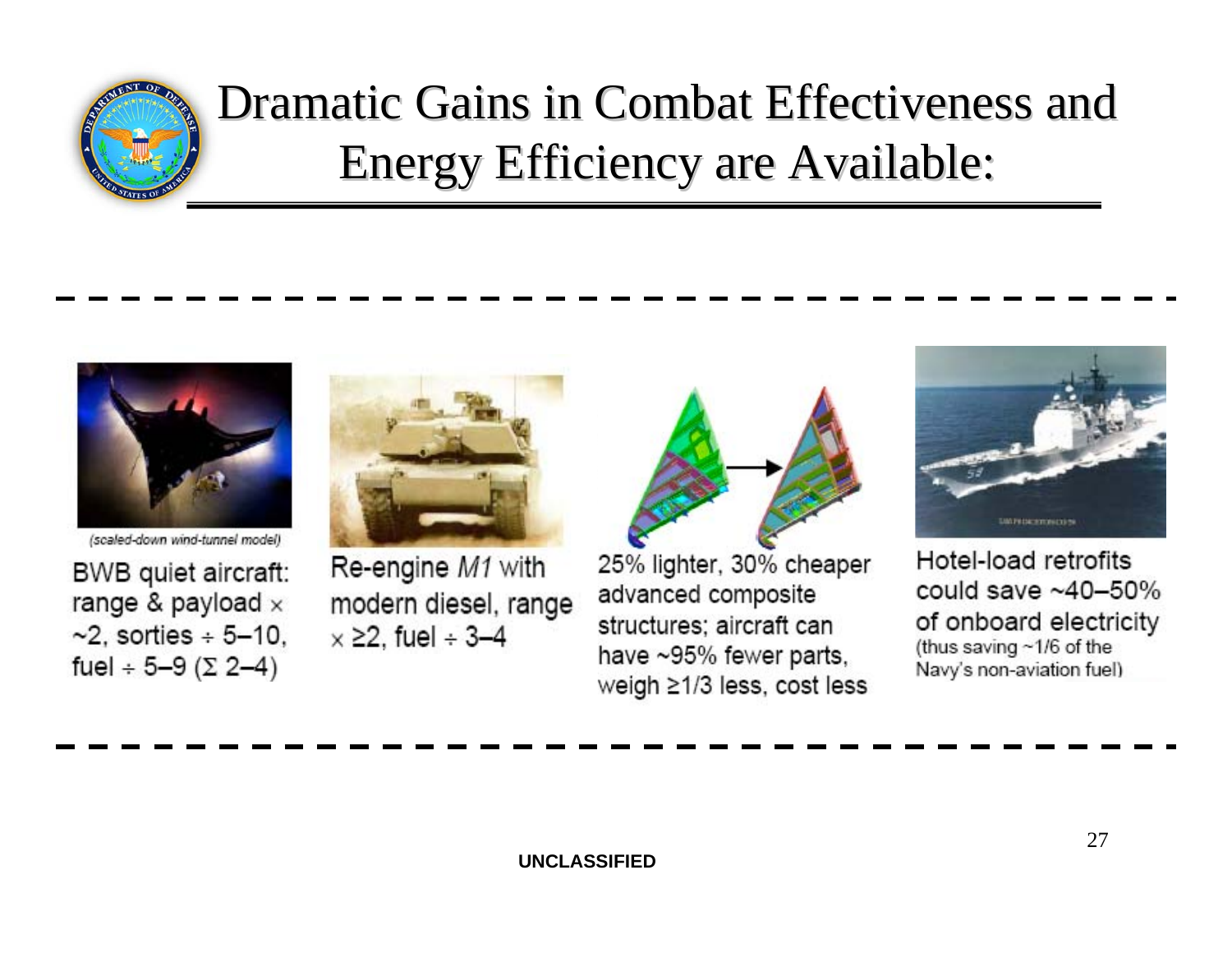

### **DoD must slash its fuel-logistics dependence and increase its energy resilience for its own mission effectiveness & continuity…**

### **…and can thus be the key technological catalyst and government leader in getting the U.S. forever off oil**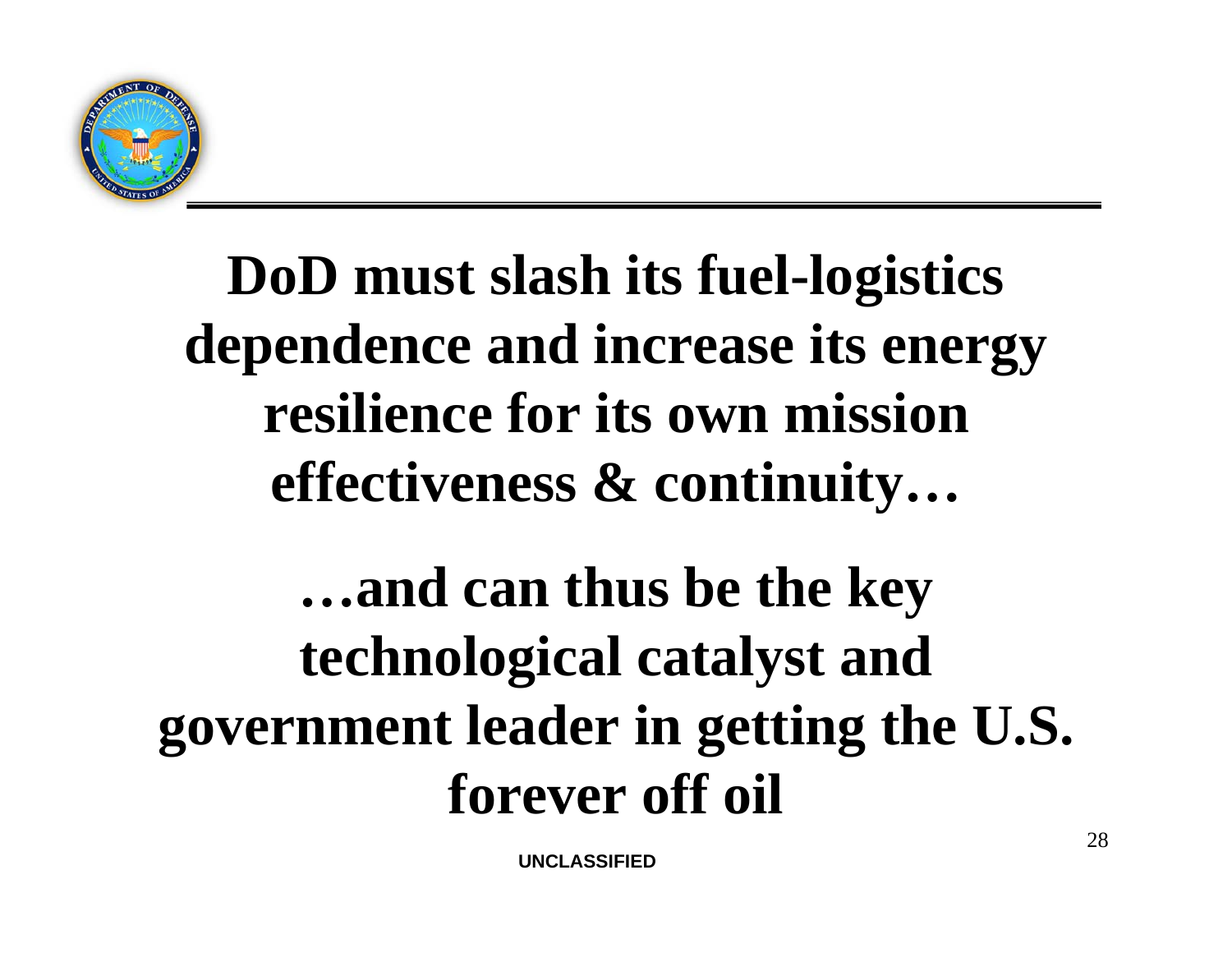



- Primary energy risk to DoD
	- Unnecessarily high and growing operational fuel demand increases mission risk
- There are technologies available now to make DoD systems more energy efficient, but they are undervalued, slowing their implementation and resulting in inadequate S&T investments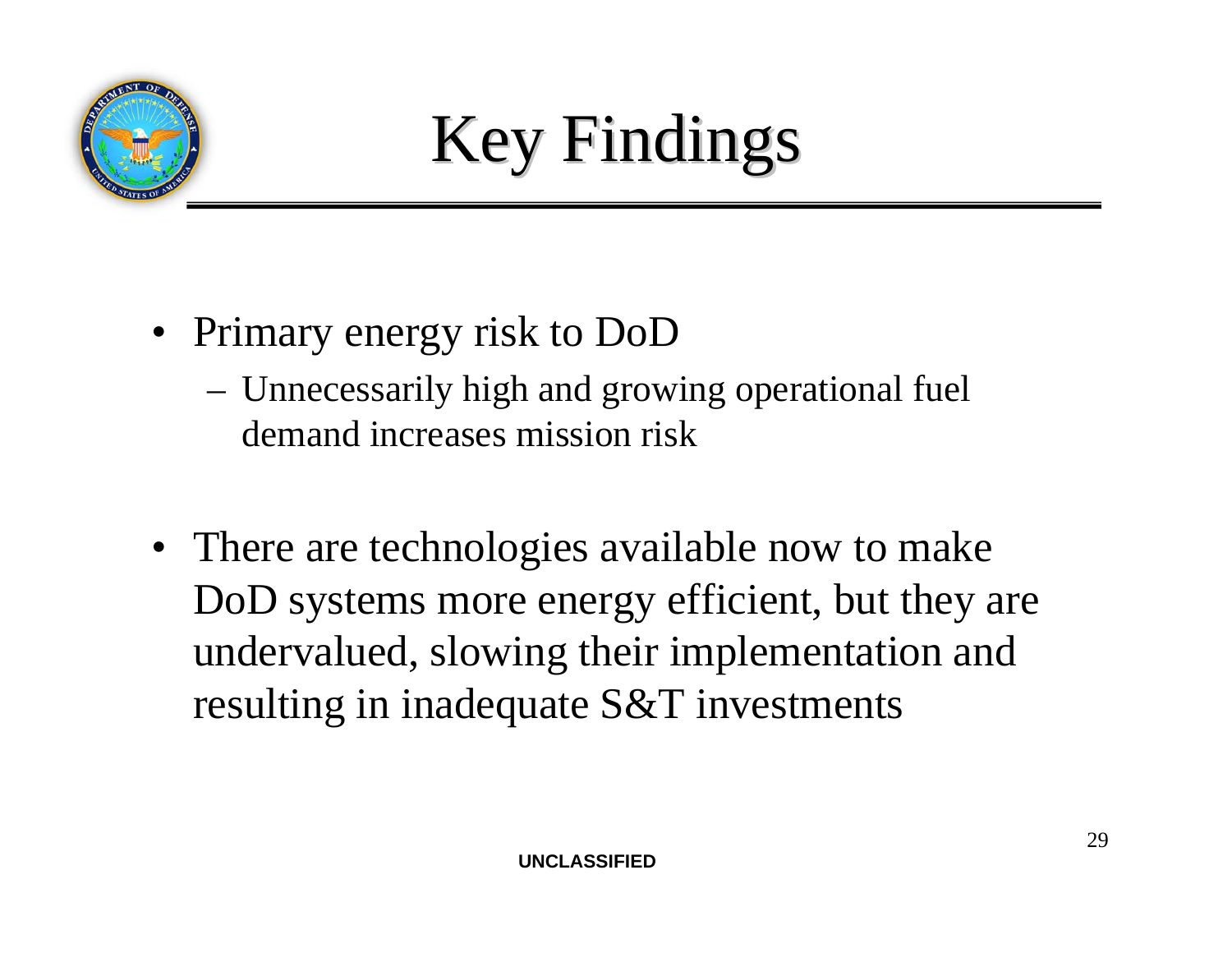

# So, with all these great technologies, why don't our platforms produce more "effect" for less "effort"?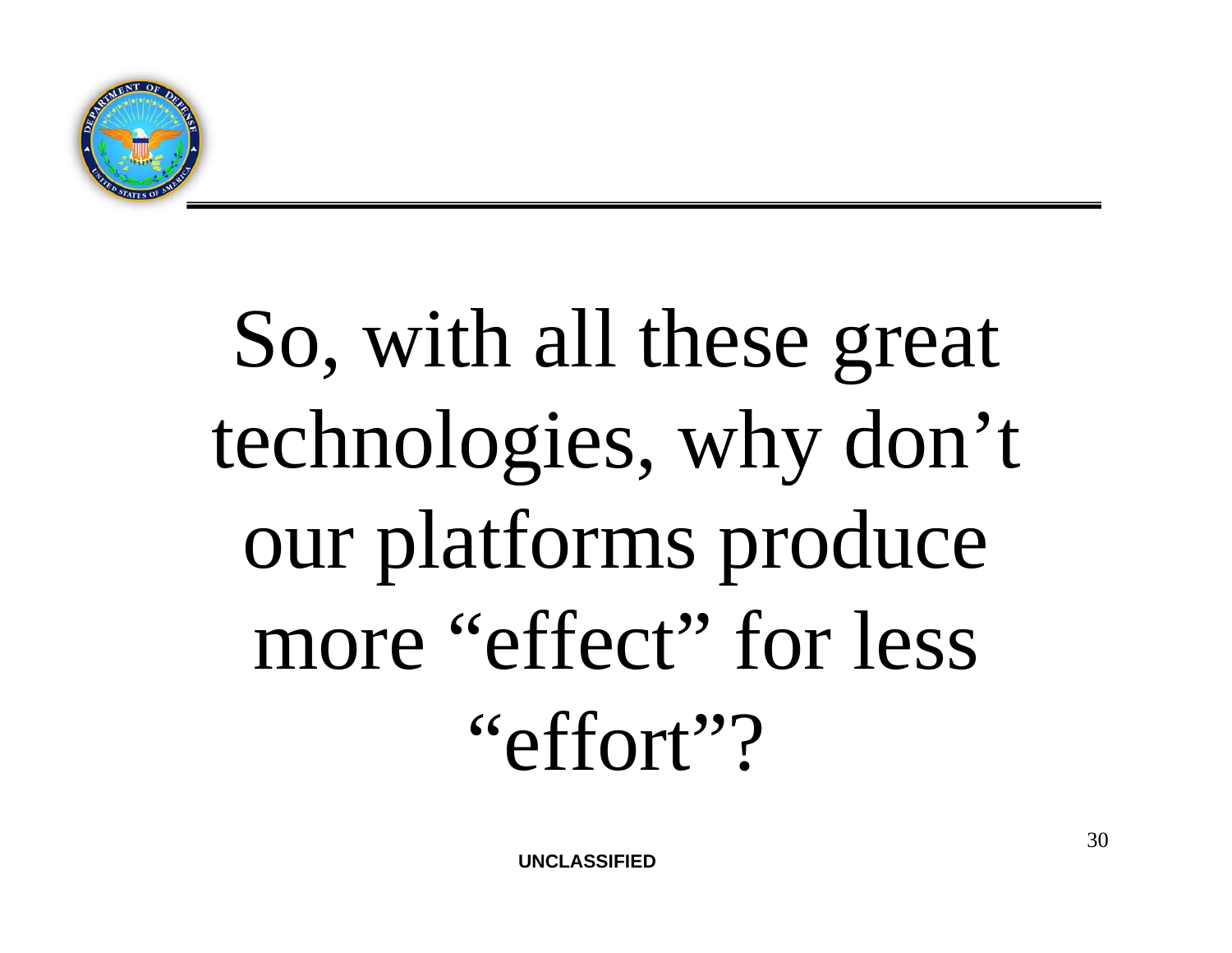

Because…

### DoD planning *processes* undervalue fuel and its delivery costs and

### DoD business *practices and culture*  disincentivize strategic investment or savings

so

#### **WINGIT** *We don't yet do what we know we must t yet do what we know we must*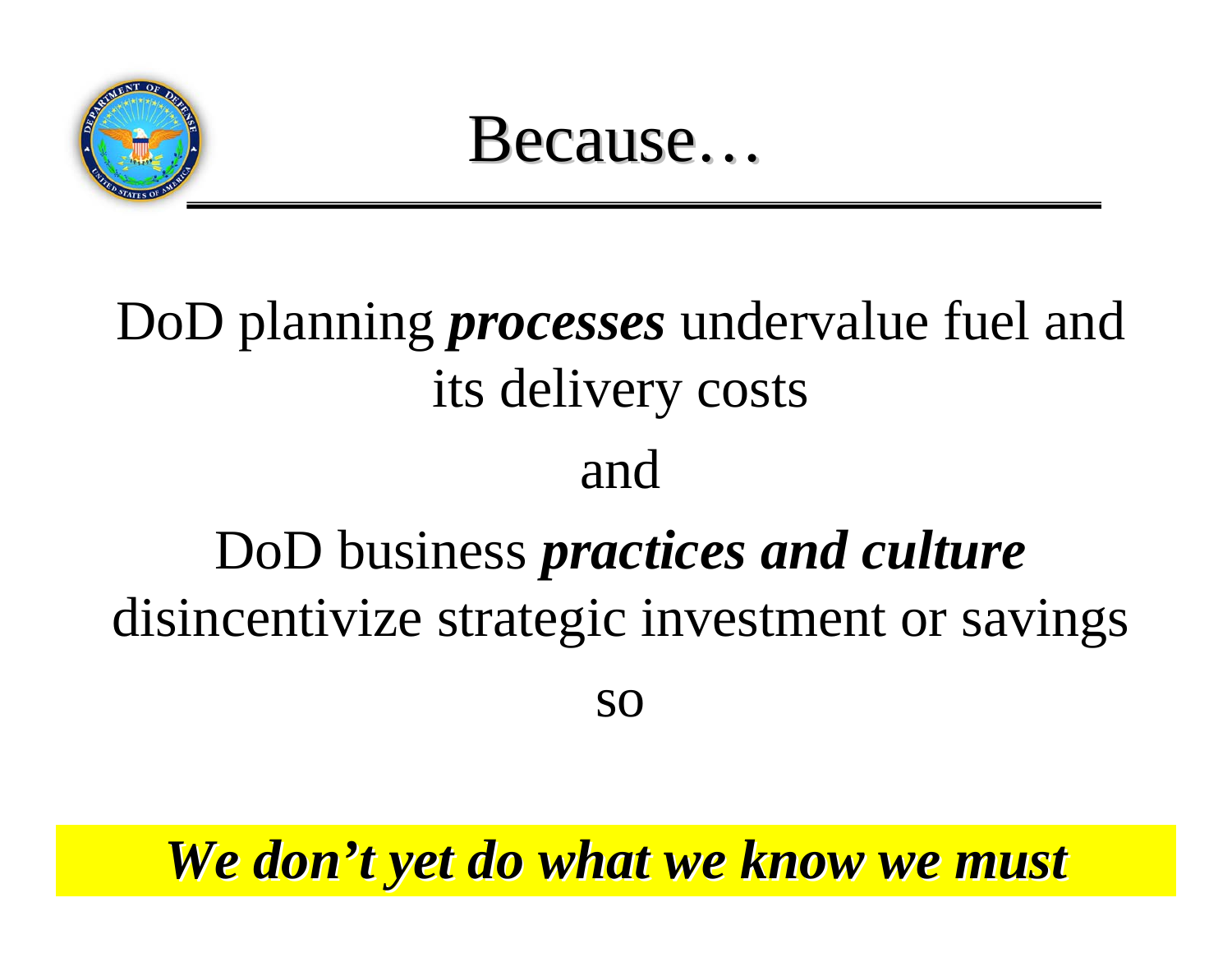

# RESET Opportunities

- Net effect of current approach is to refurbish yesterday's equipment buys to yesterday's vehicle technology baseline…back to the future…
	- A refurbished HUMVEE is still a HUMVEE
- Cost is sobering: US Army estimates RESET funding to be:  $\sim$ \$85 billion\*
- Shouldn't we be far more aggressive and innovative and actively pursue current and near term technologies, at least in part?
	- Resilience and endurance issues bit us hard: Fuel burden penalty, troop protection
	- Up-armoring, additional equipment etc. overburden current power trains & chassis…significant re-engineering and up-engining probable
- RESET, as now envisioned, needs serious OSD reconsideration...
	- Locks in FYDP's worth of investment at expense of exploiting new R&D
- Take development risk now…**get ready for tomorrow, not yesterday**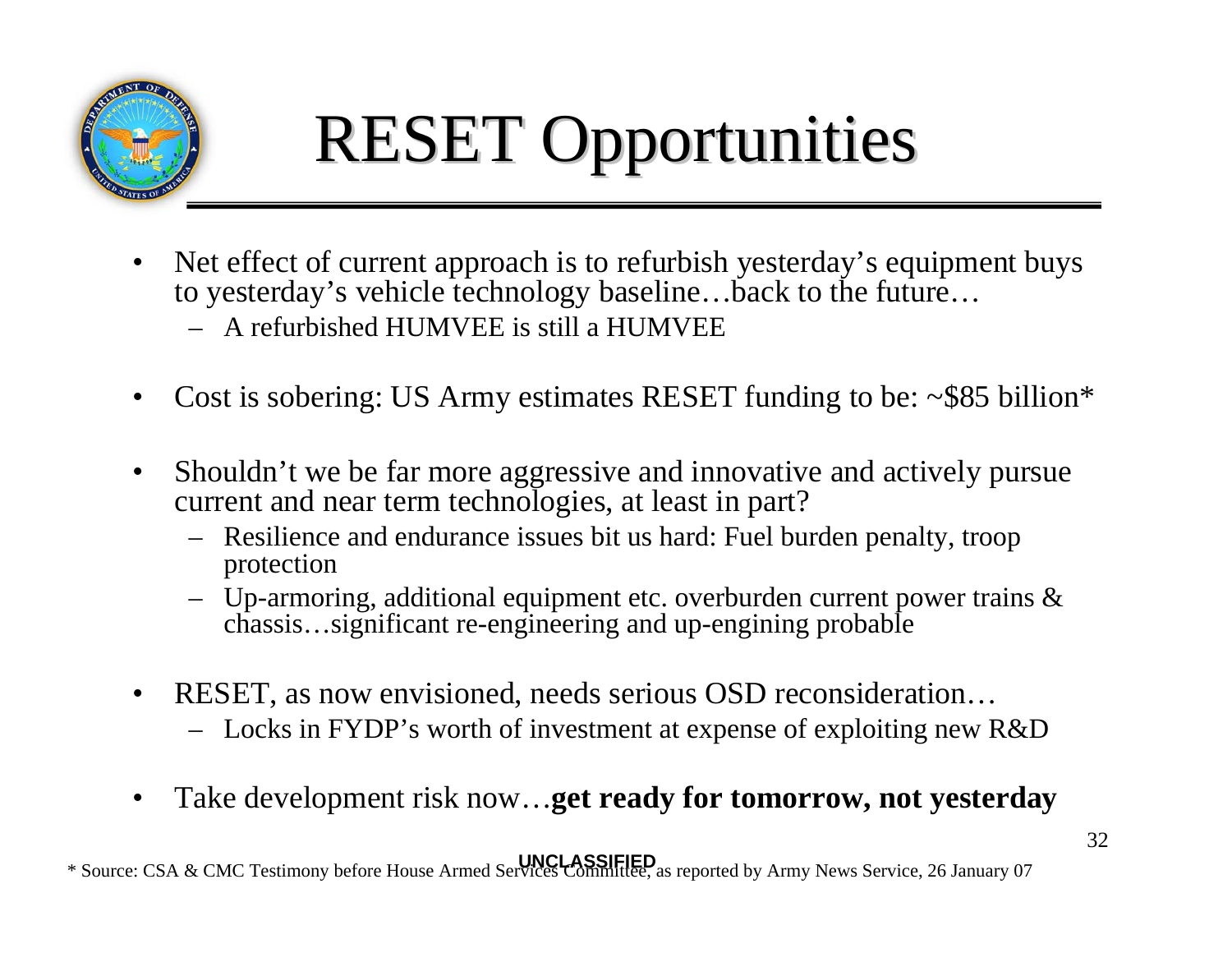

## Five Recommendations

- 1. Accelerate efforts to implement energy efficiency Key Performance Parameters (KPPs) and use the Fully Burdened Cost of Fuel (FBCF) as recommended by the 2001 DSB report.
- 2. Reduce the risk to critical missions at fixed installations from loss of commercial power and other critical national infrastructure.
- 3. Establish a Department-wide strategic plan that establishes measurable goals, achieves the business process changes recommended by the 2001 DSB report and establishes clear responsibility and accountability.
- 4. Invest in new energy technologies to a level commensurate to their value to the Department.
- 5. Change operational procedures to reduce energy demand policies and incentives.